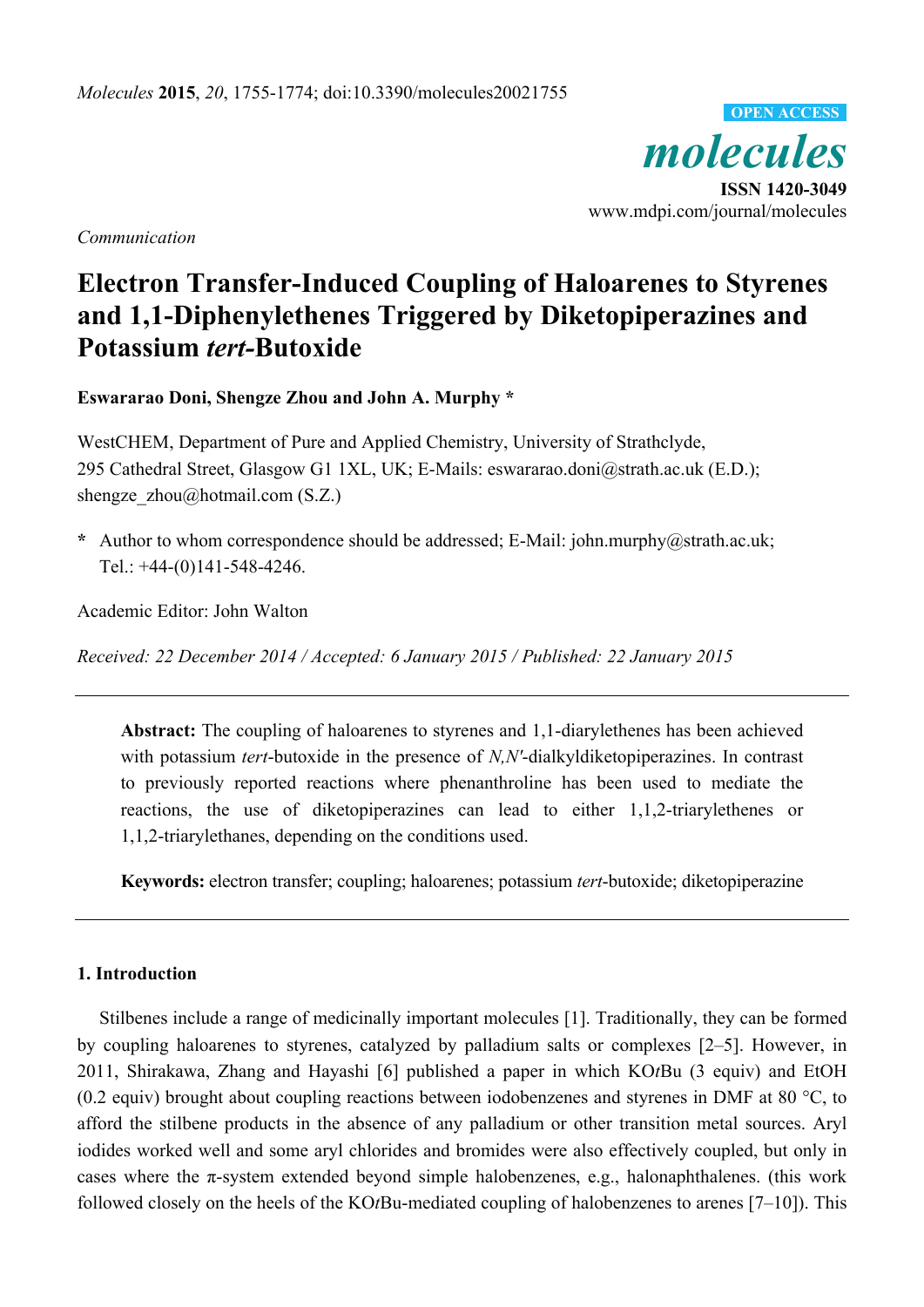paper [6] demonstrated the intermediacy of benzylic radicals, such as **4a**, which resulted from addition of an aryl radical to the styrene. A full mechanism was proposed that has since been adapted [11,12] to the mechanism shown in Figure 1. The initiation of the reaction was proposed to occur by electron transfer to the iodoarene **1a**. Hayashi *et al*., suggested that the electron would be transferred from a butoxide anion, thereby forming a butoxyl radical, but see below. The resulting aryl radical **2a** adds to 1,1-diphenylethene **3** to afford radical **4a**. Deprotonation of this radical affords the stabilised radical anion **5a**. This then forms the stilbene product **6a** by electron transfer to another molecule of iodobenzene **1a** that enters the chain reaction.



Figure 1. Mechanism of the coupling of iodoarenes to styrenes.

Two other research groups reported closely related findings in the same year. Shi *et al*., observed [13] intermolecular and intramolecular couplings of iodoarenes to 1,1-diphenylethenes, mediated by KOtBu in benzene as solvent at 110  $\degree$ C., but in the presence of phenanthrolines as additives. Taking phenanthroline itself in Figure 2 as an example, they proposed that the phenanthroline complex of KO*t*Bu **7** acted as an electron donor to the aryl halide to initiate the radical reactions. Rueping *et al*., likewise [14] used phenanthroline and KO*t*Bu to bring about intramolecular coupling of iodoaryl moieties with styryl and 1,1-diphenylethenyl groups. More recently, Rossi *et al*. [1] reported a new version of the Hayashi process (*i.e*., in the absence of organic additives), using photostimulation to enhance the initiation.



**Figure 2.** Species potentially involved in the electron-transfer initiation reactions.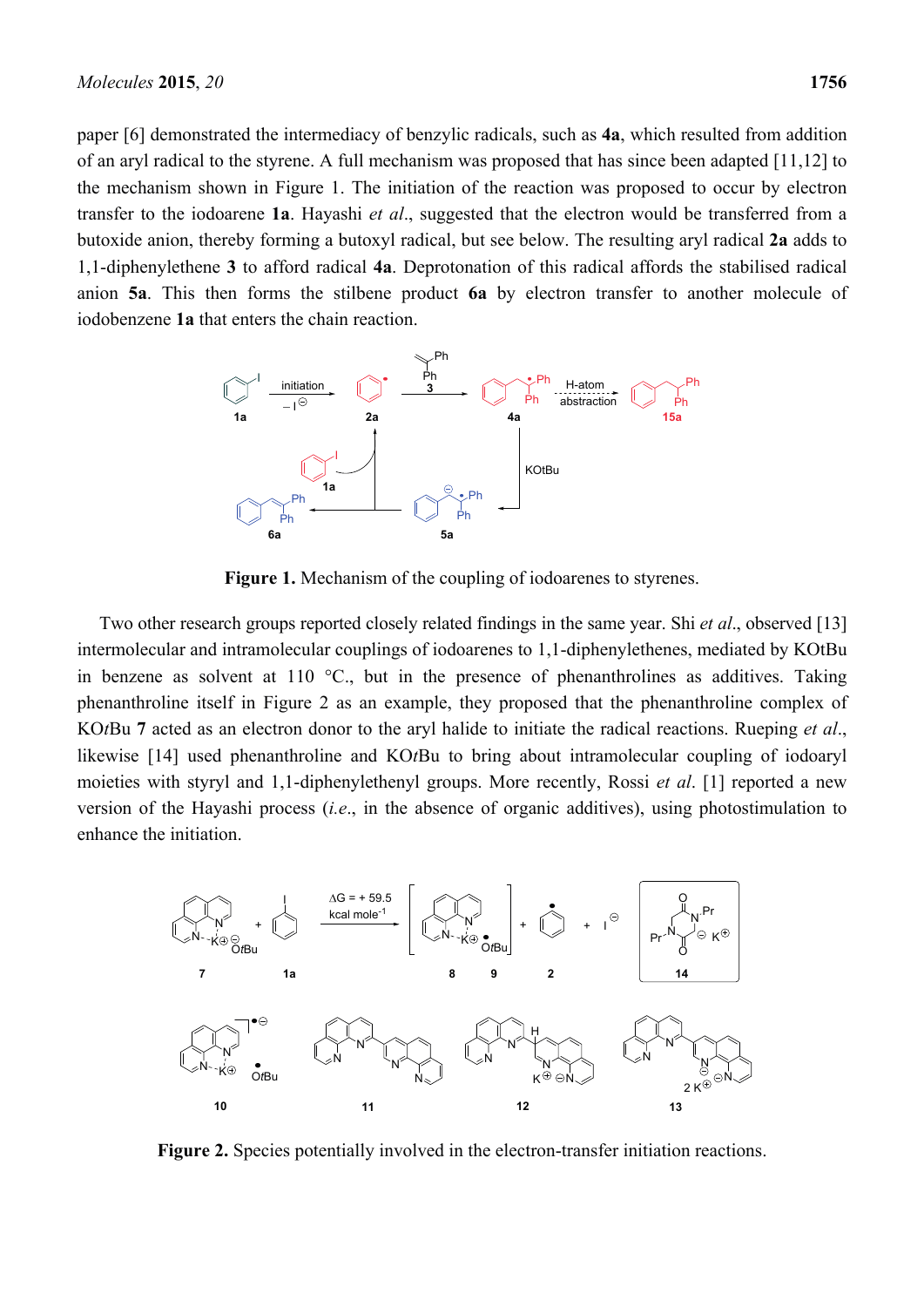The issue of electron transfer when KO*t*Bu reacts in these reactions is of much current interest. For a phenanthroline complex, **7**, Tuttle, Murphy *et al*. [15] showed that electron transfer to iodobenzene would have a thermodynamic difference between starting materials and products  $\Delta G = +59.5 \text{ kcal} \cdot \text{mol}^{-1}$ , when calculated at the M06L/6-311G(d,p) level of theory using the CPCM continuum solvation method to incorporate the polarizing effect of the benzene solvent. It is stressed that this is not the kinetic barrier, which is likely to be considerably higher. The reaction is so endergonic as to make such an electron transfer untenable in ground state chemistry. Moreover they isolated a single distinctive product, **11**, resulting from *in situ* dimerisation of phenanthroline and quenching by an electron acceptor (in this case, iodine). This drove them to propose that the strong electron donors, anion **12** and/or dianion **13**, are produced during these reactions and may play a crucial role in the electron transfer steps.

Since then, Wilden *et al*., reported [16] evidence for decomposition products of *tert*-butoxyl radical in coupling reactions, and therefore supporting the role of electron transfer from *tert*-butoxide anion. In their case, they proposed that the electron transfer occurs to the phenanthroline to form the phenanthroline radical anion that then acts as the electron donor. Very recently, Lei, Jutand *et al*., proposed [17] that the phenanthroline radical anion, resulting from electron transfer from butoxide to phenanthroline, is the active electron donor although, surprisingly, they do not cite the Wilden paper [16] that came to the same conclusion. Both of these papers cite the Tuttle and Murphy [15] paper, but Wilden comments on our computational results and doesn't discuss the experimental results including the isolation of **11** and its implications, while Lei and Jutand mention the paper only in the context that it reports that the "mechanism of action of 1,2-diamines" as organic additives in similar reactions is not yet clarified (that was not studied in the paper) but don't discuss the core findings of the paper. A further paper has appeared from Yuan *et al.* [18] that uses a photoactivated complex of KOtBu with phenanthroline, but cites none of these papers.

In the absence of phenanthroline additives, (*i.e*., the conditions used by Hayashi), Murphy and Tuttle [15] proposed that traces of benzyne, formed from reaction of KO*t*Bu with iodoarenes, can initiate the reactions [1]. To date, phenanthrolines are the only organic additives to have triggered these reactions. In exploring the scope of the coupling reactions and in understanding the roles of organic additives, it would be helpful to explore alternative compounds that perform a similar role. That is the task of this paper.

### **2. Results and Discussion**

Very recently, Tuttle and Murphy *et al.* reported [19] that the enolate **14** of *N*,*N'*-dialkyldiketopiperazine **16** could act as an electron donor and trigger coupling reactions between aryl halides and arenes. In coupling haloarenes to arenes, a number of authors had previously found that aminoacids, in the presence of KO*t*Bu, played a helpful role [9,20,21]. Moreover, it seemed that *N*-monoalkyl aminoacids (*i.e*., secondary aminoacids) were more helpful than primary aminoacids. We recently suggested that this might be explained if the secondary aminoacids underwent condensation reactions *in situ*, that could lead to *N,N'*-dialkyldiketopiperazines [19]. In turn, these could be deprotonated to form enolates that would act as electron donors. Regardless of whether that happens for secondary amino acids, our interest in the possible role of enolates such as **14** was heightened. This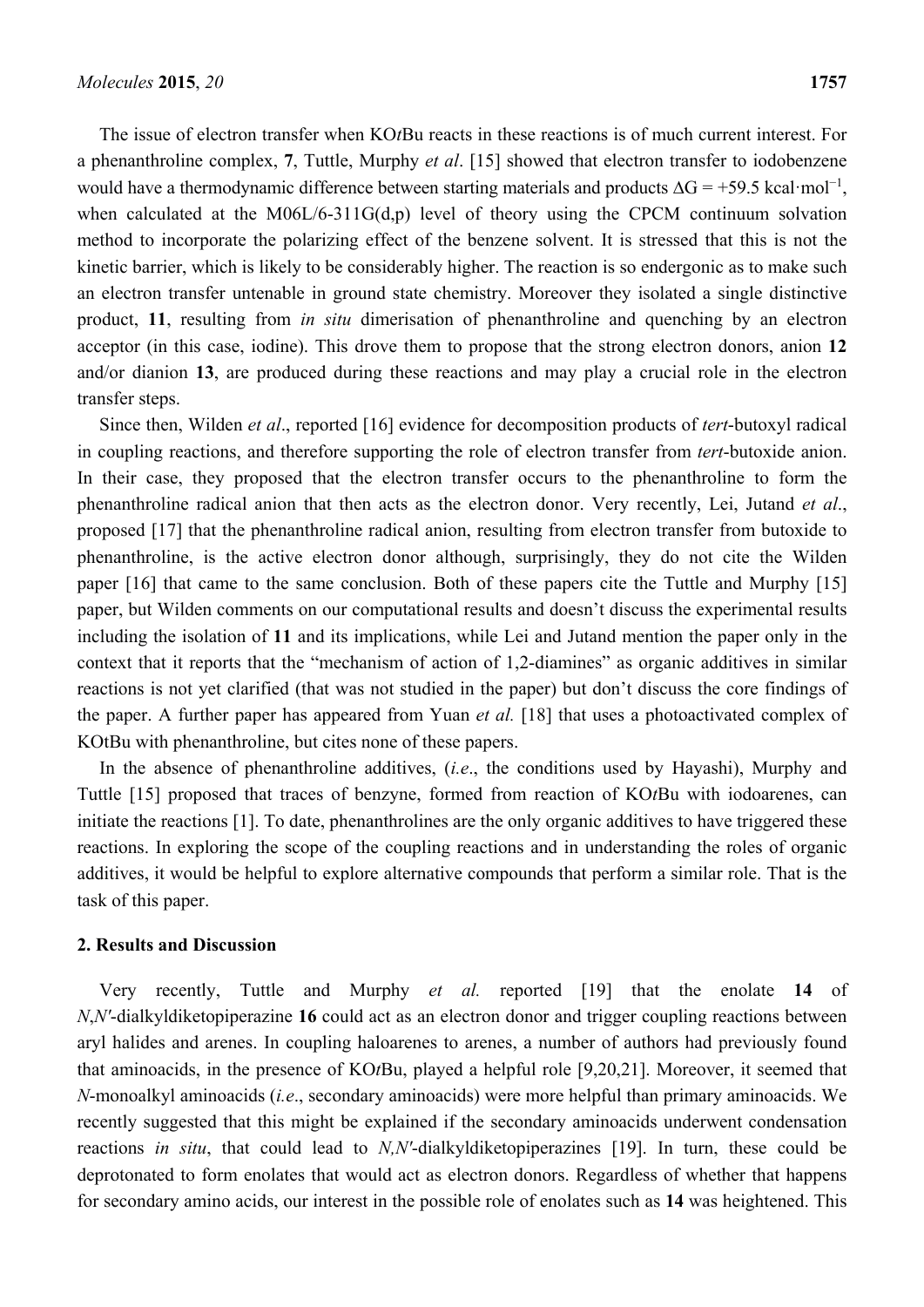paper now investigates the coupling of iodoarenes with styrenes and 1,1-diphenylethenes in the presence of KO*t*Bu and *N*,*N'*-dialkyldiketopiperazines.

The prototype reaction used for the study was the coupling of iodobenzene (**1a)** to 1,1-diphenylethene **3** (Table 1). In the presence of **16** (0.5 equiv), and heating in benzene for 16 h at 100 °C (entry 1) afforded products **6a** (11%) and **15a** (18%). Product **15a** presumably arises from coupling of the aryl radical to the alkene; hydrogen abstraction by this radical then occurs more rapidly than deprotonation to form radical anion **5a**, the precursor of **6a**. Table 1 explores the optimisation of this reaction, in which various solvents (DMSO, DMF, benzene), different temperatures and different numbers of equivalents of butoxide, of the diketopiperazine and of the diphenylethene were used. The most successful conditions for forming coupling products are shown in entries 10 and 11. In entry 10, the number of equivalents of **16** is at a minimum (0.05), while the number of equivalents of KO*t*Bu (10) is at a maximum. The latter helps to maximize the formation of **6a**, since under these conditions, the deprotonation of the benzylic radical **4a** is most likely, thereby leading to the product **6a**, following electron transfer. On the other hand, conditions for entry 11 minimize the concentration of KO*t*Bu, but uses higher concentrations of the diketopiperazine **16** and this leads to **15** as the predominant product. In this Table, Entry 8 shows the importance of using KO*t*Bu, as potassium carbonate is not effective in affording coupling. Entry 12 shows that the diketopiperazine **16** is required to afford the products; in its absence, only a trace of product formed. This is in keeping with the proposed initiator role of enolate **14** as an electron donor.

| ⊬Pr<br>.Ph  <br>.Ph<br>16<br>+<br>`Ph<br>$Pr^{-1}$<br>Ph <sup>2</sup><br>Ph<br>Ph<br>Base<br>16 <br>benzene (1 mL)<br>3<br>6a<br>15a<br>1a |            |                    |                      |                |                 |                      |                     |                       |
|--------------------------------------------------------------------------------------------------------------------------------------------|------------|--------------------|----------------------|----------------|-----------------|----------------------|---------------------|-----------------------|
| Entry                                                                                                                                      | 3 (Equiv.) | <b>16 (Equiv.)</b> | <b>Base (Equiv.)</b> | <b>Solvent</b> | $T (^{\circ}C)$ | Reaction<br>Time (h) | 6a (%) <sup>a</sup> | 15a $(\frac{9}{6})^a$ |
|                                                                                                                                            |            | 0.5                | KOtBu(3)             | benzene        | 100             | 16                   | 11                  | 18                    |
| 2                                                                                                                                          |            | 0.1                | KOtBu(5)             | benzene        | 110             | 16                   | 22                  | 13                    |
| 3                                                                                                                                          |            | 0.1                | KOtBu(5)             | benzene        | 160             | 16                   | 25                  | 8                     |
| $\overline{4}$                                                                                                                             |            | 0.1                | KOtBu(5)             | <b>DMSO</b>    | 160             | 16                   | $-$ b               | $-$ b                 |
| 5                                                                                                                                          | 3          | 0.1                | KOtBu(5)             | DMF            | 160             | 16                   | 6                   | 13                    |
| 6                                                                                                                                          | 3          | 0.3                | KOtBu(3)             | benzene        | 110             | 36                   | 25                  | 43                    |
| 7                                                                                                                                          | 5          | 0.1                | KOtBu(6)             | benzene        | 110             | 36                   | 36                  | 26                    |
| 8                                                                                                                                          | 5          | 0.1                | $K_2CO_3(6)$         | benzene        | 110             | 36                   | $\theta$            | $\boldsymbol{0}$      |
| 9                                                                                                                                          | 5          | 0.2                | KOtBu(6)             | benzene        | 110             | 36                   | 25                  | 42                    |
| 10                                                                                                                                         | 5          | 0.05               | KOtBu(10)            | benzene        | 110             | 36                   | 58                  | 14                    |
| 11                                                                                                                                         | 5          | 0.3                | <b>KOtBu</b> (1.5)   | benzene        | 110             | 36                   | 20                  | 63                    |
| 12                                                                                                                                         | 5          |                    | KOtBu(6)             | benzene        | 110             | 36                   | trace               | trace                 |

**Table 1.** Optimisation conditions for the coupling of iodobenzene **1a** to 1,1-diphenylethene **3**.

O

Notes: Reactions were carried out using 0.5 mmol of **1a** in a sealed pressure tube and provided 1%–5% of biphenyl product (except for Entries 5 and 8) along with 6a and 15a. a Isolated product yields. **b** Starting material was decomposed.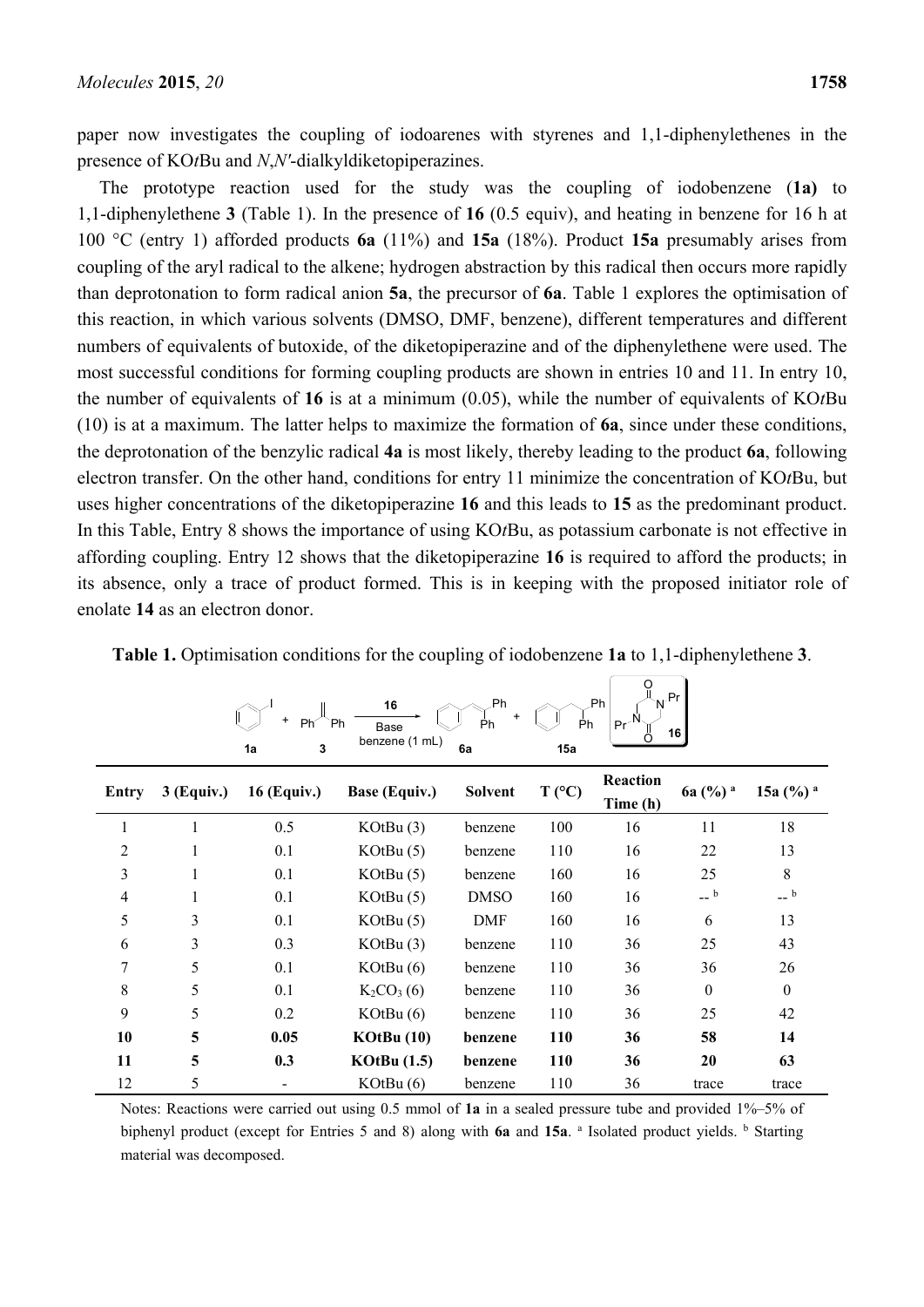These optimised conditions of entry 10 were then applied to the formation of coupled alkene products **6**. Figure 3 shows the outcomes. With the exception of the naphthalene cases arising from 1-bromonaphthalene, in each case, a mixture of two products, the triarylethene **6** and triarylethane **15**, was formed. Where separation of the two products was possible, their isolated yields are quoted as the percentages above. In some cases, separation of the two products was not possible and, there, an overall yield is followed by a ratio of the two products. In each case, the alkene predominates, with the ratios varying from 2.5:1 to more than 5.5:1. In the case of 1-bromonaphthalene, it appears that very easy elimination to the corresponding benzyne occurred. Addition of *tert*-butoxide occurred selectively at the 2-position, ultimately affording 2-*t-*butoxynaphthalene **17** [22]. Even allowing for that, 1-naphthyl radicals were clearly also formed as shown by the formation of **6g** and **15g**. It is not clear why the alkene product, **6g**, was not isolated in greater yield in this case.



Reactions were carried out using 0.5 mmol of **1**. All the yields are those of isolated products. [a] Reaction has provided inseparable mixture of both the products in the ratio as mentioned. [b] Reaction was carried out using the corresponding bromide (not iodide).

**Figure 3.** Scope of the formation of alkene products **6**.

Returning to Table 1, entry 11 showed the optimised conditions for the formation of the 1,1,2-triarylethanes **15**. Here, far less KO*t*Bu (1.5 equiv) was used, and the amount of diketopiperazine **16** was higher (0.3 equiv) than for entry 10. Figure 4 reports our studies on optimization of the yields of **15**. It should be noted that while the formation of the alkene product **6** leads to continuation of a radical chain shown in Figure 1, the formation of **15** does not.

At the end of the addition sequence, hydrogen abstraction is required, and the most likely source of that hydrogen is the molecule **16**, since abstraction from one of its CH2 groups would afford a stabilized captodative radical. However, there is a deficiency of this molecule (only 0.3 equiv), and since more than 60% of product **15** is formed this suggests that each molecule of **16** provides more than one hydrogen atom. This will be discussed further below (Figure 7). With 1-bromonaphthalene, 1,1,2-triarylethane product **15g** (46%) was formed in preference to 1,1,2-triarylethene **6g** (trace amounts), but 2-*t-*butoxynaphthalene **17** was again isolated (8%).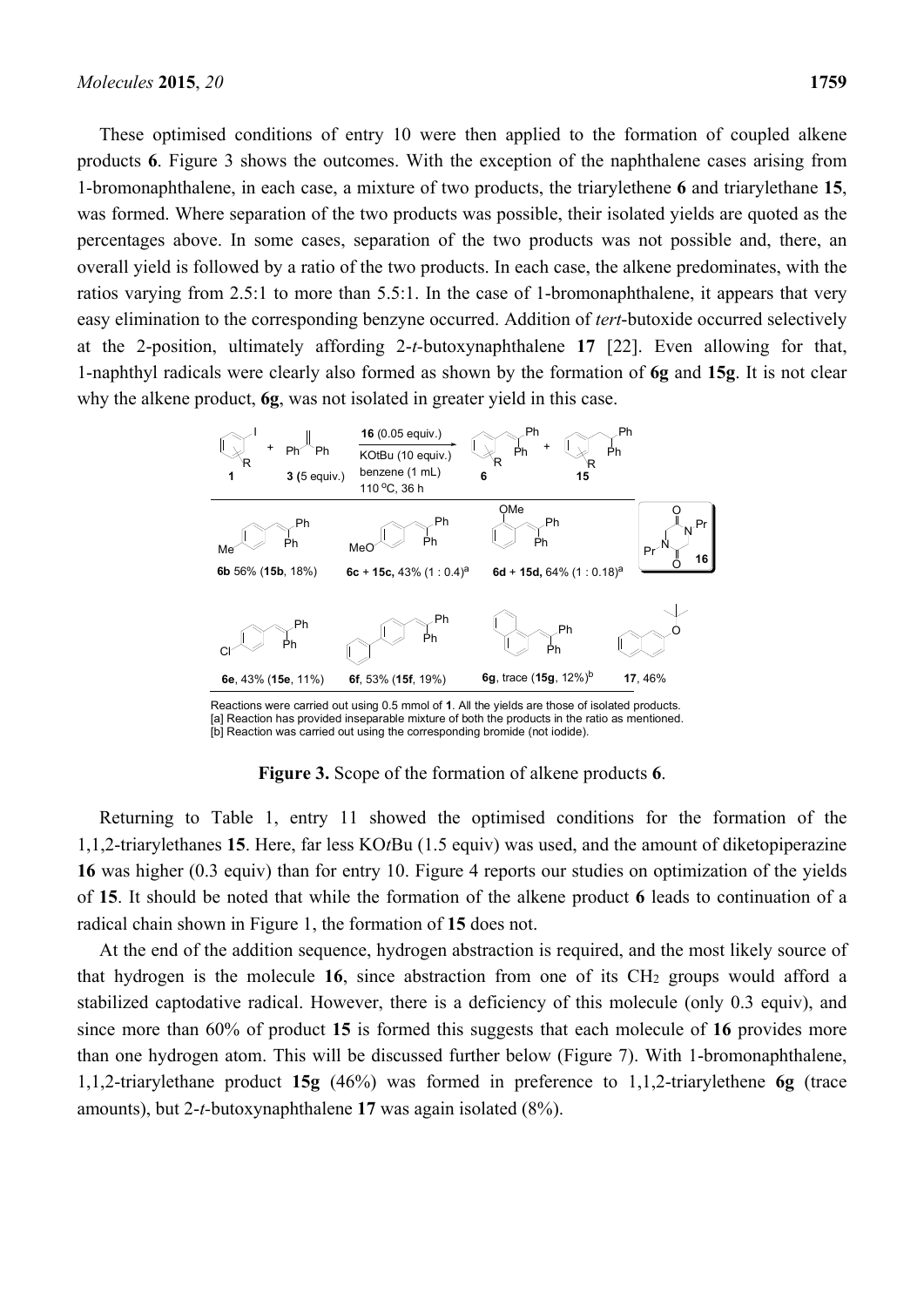

Reactions were carried out using 0.5 mmol of **1**. All the yields are those of isolated products. [a] Reaction has provided inseparable mixture of both the products in the ratio as mentioned. [b] Reaction was carried out using the corresponding bromide (not iodide).

**Figure 4.** Scope of the formation of triarylethane products **15**.

Proceeding to test the reaction in coupling with styrenes (Figure 5), it is clear that the reaction affords yields that are lower than for 1,1-diphenylethenes. Iodides work better than bromides, and the higher temperature of 130 °C works better than lower temperatures.



Reactions were carried out using 0.5 mmol of **1**. All the yields are those of isolated products.

**Figure 5.** Formation of stilbene products from styrenes.

In reaching the unsaturated products, the importance of the acidity of the proton to be removed in transforming benzylic radical **4** to the corresponding radical anion **5** (Figure 1) is key. This is seen in comparing the cyclisations of substrates **20** and **23** (Figure 6). Cyclisation of the aryl radical derived from iodoarene **20** onto the diphenylethene affords benzylic radical **26**. Deprotonation of this radical gives a radical anion **27** that can delocalize over the three aromatic rings. Hence the diphenylethene **28** can form in good yield, allowing the chain reaction to continue. Either during the reaction or on work up, isomerisation of the stilbene central double-bond in **28** occurs to afford the benzofuran **21**. In contrast, deprotonation of the radical resulting from cyclisation of the aryl radical arising from **23** does not lead to such a delocalized radical anion, and so the deprotonation is relatively inhibited, with hydrogen atom abstraction occurring instead to form **24**.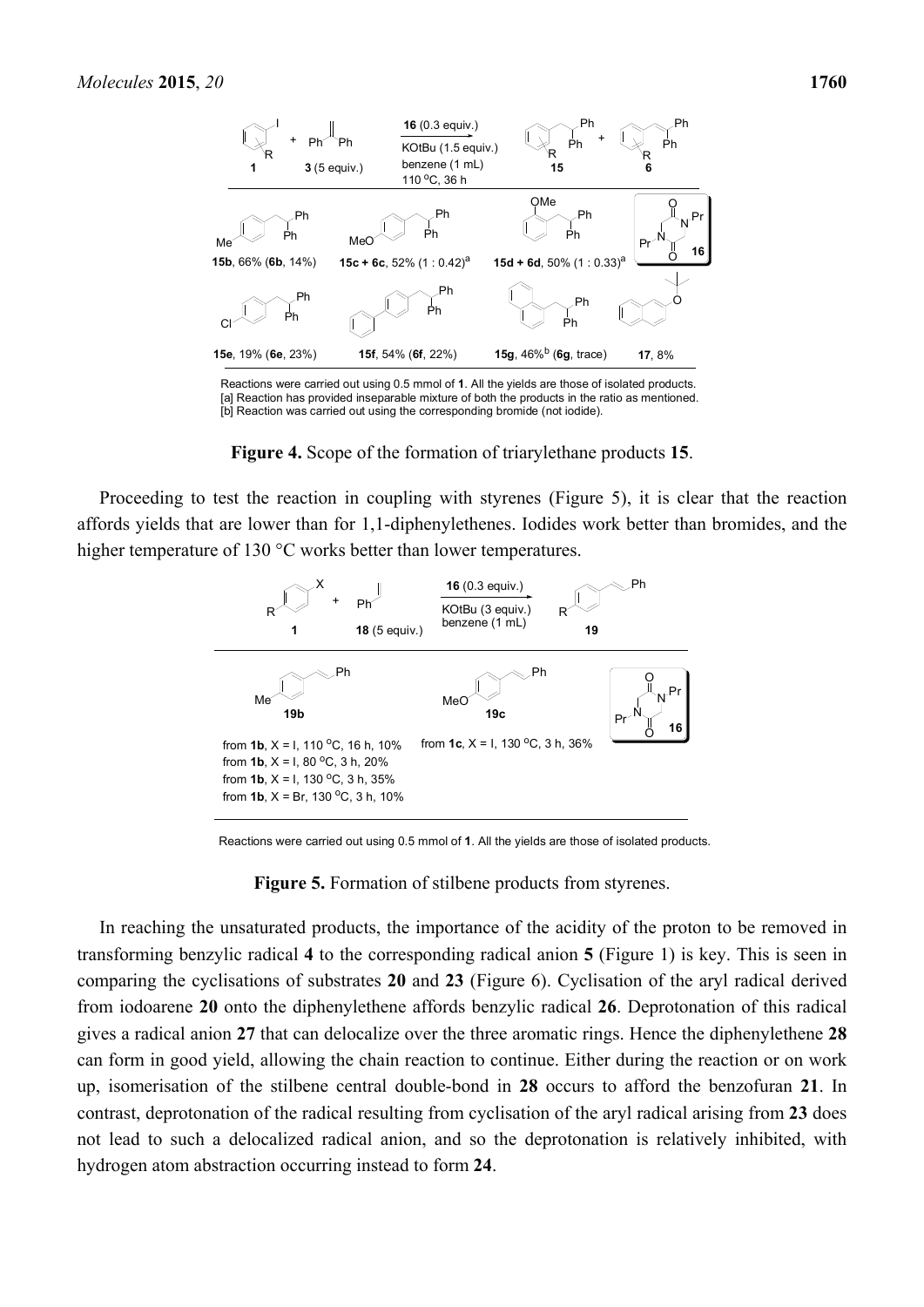

Reaction conditions: **16** (0.3 eq.), KOtBu (3 eq.), benzene (2 mL), 110 <sup>o</sup>C, 24 h

**Figure 6.** The importance of acidity in forming alkene products.

The importance of the hydrogen abstraction step is revisited in Figure 7. Here two diketopiperazines **16** and **29** were compared, mindful of what was said above about hydrogen abstraction. The two additives gave very different results. Compound **16** afforded significantly higher yield (66%) of the reduced compound **15b**, indicating that the additional CH2 group in **16** plays a major role in determination of the pathways to product. Since 0.3 equiv of the *N,N'*-dialkyl diketopiperazine **16** was used, and more than 60% of dihydrostilbene product **15b** formed, it suggests that on average the *N,N'*-dialkyl diketopiperazine, as the likely source for hydrogen atom abstraction, can be responsible for providing two hydrogen atoms.





Reaction conditions: **16**/ **29** (0.3 eq.), KOtBu (3 eq.), benzene (1 mL), 110 <sup>o</sup>C, 36 h

**Figure 7.** The importance of hydrogen atom abstraction.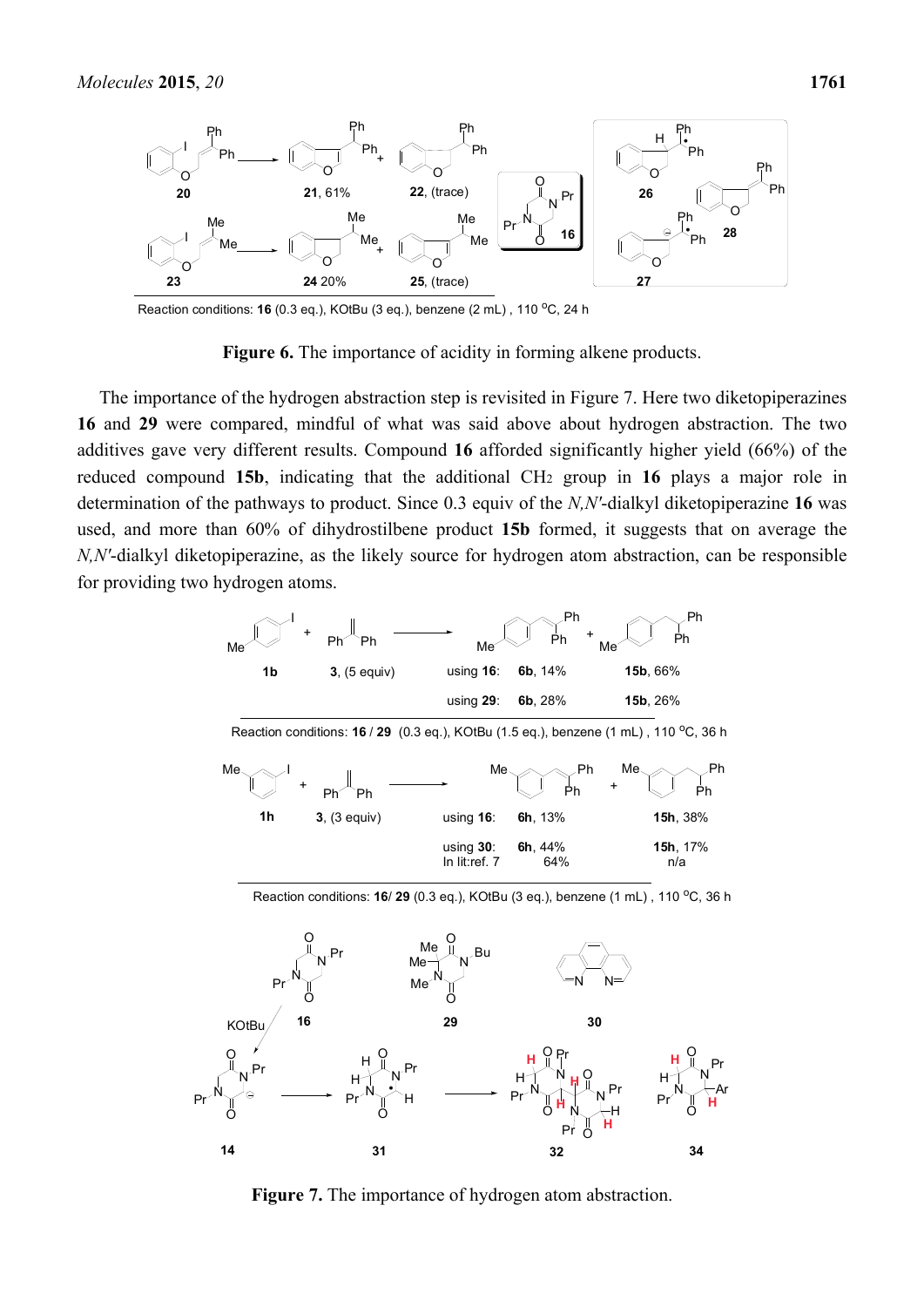If the diketopiperazine requires to be deprotonated to **14**, and later transforms into radical **31** following electron transfer then, in either case, only a single hydrogen from the remaining methylene group would be available for hydrogen atom abstraction. However, if dimerization of radical **31** to **32** should occur [23] (**32** could also arise by combination of radical **31** with anion **14**, followed by electron transfer) or if combination of **31** with another radical (e.g., an aryl radical) to form **34** should occur, then additional hydrogens come into play (shown in red in Figure 7), that can account for the observed yields of products.

The results from the *m*-tolyl case **1h** were less pronounced, but comparison with the experiment using phenanthroline **30** shows that the yield of saturated product **15h** is enhanced when the diketopiperazine is used. The literature [13] reports a 64% yield of the stilbene, whereas our experiments afford a 61% yield, (but as a 44% + 17% mixture of the stilbene and the dihydrostilbene product).

## **3. Experimental Section**

#### *3.1. General Information*

All the reactions were performed in oven-dried or flame-dried apparatus and preparation of the substrates was carried out under argon atmosphere using dry solvents. Diethyl ether, tetrahydrofuran, dichloromethane and hexane were dried with a Pure-Solv 400 solvent purification system by Innovative Technology Inc., Amesbury, MA, USA. A glove box (Innovative Technology Inc., Amesbury, MA, USA) was used to weigh out the super-electron-donor (SED) into the reaction flask. All the reagents were bought from commercial suppliers and used without further purification unless stated otherwise. A Büchi rotary evaporator was used to concentrate the reaction mixtures. Thin layer chromatography (TLC) was performed using aluminum-backed sheets of silica gel and visualized under a UV lamp (254 nm). The plates were developed using vanillin or KMnO<sub>4</sub> solution. Column chromatography was performed to purify compounds by using silica gel 60 (200–400 mesh).

Proton  $({}^{1}H)$  NMR spectra were recorded at 400 MHz on a Bruker DPX 400 spectrometer or at 500 MHz on a Bruker DRX 500 spectrometer. Carbon NMR  $(^{13}C)$  spectra were recorded at 100 MHz or 125 MHz respectively. The chemical shifts are quoted in parts per million (ppm) by taking tetramethylsilane as a reference ( $\delta = 0$ ) but calibrated on the residual non-deuterated solvent signal. Signal multiplicities are abbreviated as: s, singlet; d, doublet; t, triplet; q, quartet; m, multiplet; bs, broad singlet; coupling constants are given in Hertz (Hz).

Infra-Red spectra were recorded on a Perkin Elmer Spectrum One FT IR Spectrometer either pressed as discs in KBr or as films applied on NaCl crystal plates or using Shimadzu FT-IR Spectrophotometer (Model IRAffinity-1) with a MIRacle Single Reflection Horizontal ATR Accessory. Melting points were determined on a Gallenkamp Melting point apparatus. High resolution mass spectra were recorded at the EPSRC National Mass Spectrometry Service Centre, Swansea. The spectra were recorded using electron ionization (EI), chemical ionization (CI), fast atom bombardment (FAB) or electrospray ionization (ESI) techniques as stated for each compound.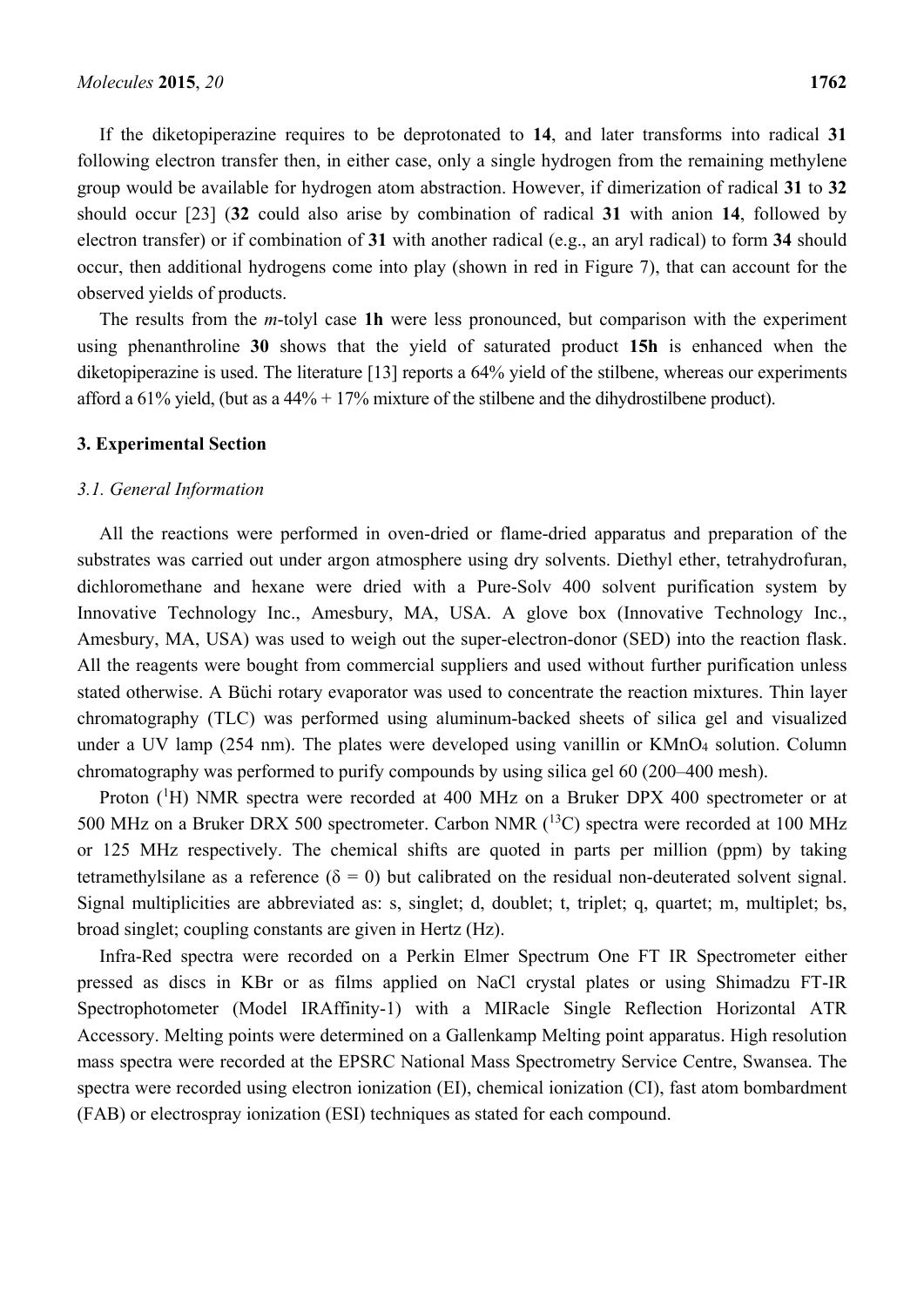#### *3.2. Preparation of Piperazinediones*

#### 3.2.1. Synthesis of Compound **16**



Chloroacetyl chloride (5.60 g, 50 mmol) was added dropwise to a flask containing a solution of *n-*propylamine (5.9 g, 100 mmol) in DCM (50 mL) cooled in an ice-water bath. The resulting reaction mixture was stirred in the cooling ice bath for 1 h, diluted with ether (100 mL), and filtered. The filtrate was then concentrated. The residue was again dissolved in ether (100 mL) and the solid was filtered. Concentration of the filtrate provided 2-chloro-*N*-propylacetamide (6.73 g, 100%) as a pure pale yellow oil. The product was used without further purification [19].



To a flask containing a suspension of NaH (1.80 g, 45 mmol) in dry THF (10 mL) was added dropwise a solution of 2-chloro-*N*-propylacetamide (6.076 g, 45 mmol) in dry THF (30 mL) at 0 °C, under argon gas flow. After the completion of the addition, the resulting reaction mixture was stirred at room temperature for 3 h. Then the mixture was diluted with ether (70 mL) and filtered. The filtrate was concentrated and purified by column chromatography (hexane/EtOAc =  $50/50 \rightarrow 100\%$  EtOAc). 1,4-Di-*n-*propylpiperazine-2,5-dione **16** [19] (723 mg, 73%) was obtained as a white solid. mp, 40 °C–42 °C; ν*max* (neat)/cm<sup>−</sup><sup>1</sup> 2965, 2934, 2874, 1653, 1482, 1336, 1310, 1279, 1206, 1057; [Found: (FTMS+) (M+H)<sup>+</sup> 199.1439, C<sub>10</sub>H<sub>19</sub>N<sub>2</sub>O<sub>2</sub> (M+H) requires 199.1441]; <sup>1</sup>H-NMR (400 MHz, CDCl<sub>3</sub>):  $\delta$ 0.93 (6H, t, *J* = 7.2 Hz, NCH2CH2C*H*3), 1.55–1.63 (4H, m, NCH2C*H*2CH3), 3.35–3.39 (4H, m, NC*H*2CH2CH3), 3.96 (4H, s, COC*H*2N); 13C-NMR (100 MHz, CDCl3): δ 11.2 (CH3), 20.1 (CH2), 47.7 (CH2), 50.1 (CH2), 163.6 (C).

3.2.2. Synthesis of Compound **29**



To a suspension of 2-amino-2-methylpropanoic acid (5.25 g, 50.97 mmol) in MeOH (60 mL), cooled in an ice-water bath, was added thionyl chloride (3.9 mL, 53.7 mmol) dropwise over about 20 min. The resulting solution was heated to 55–60  $\degree$ C for 4 h, then cooled to room temperature, and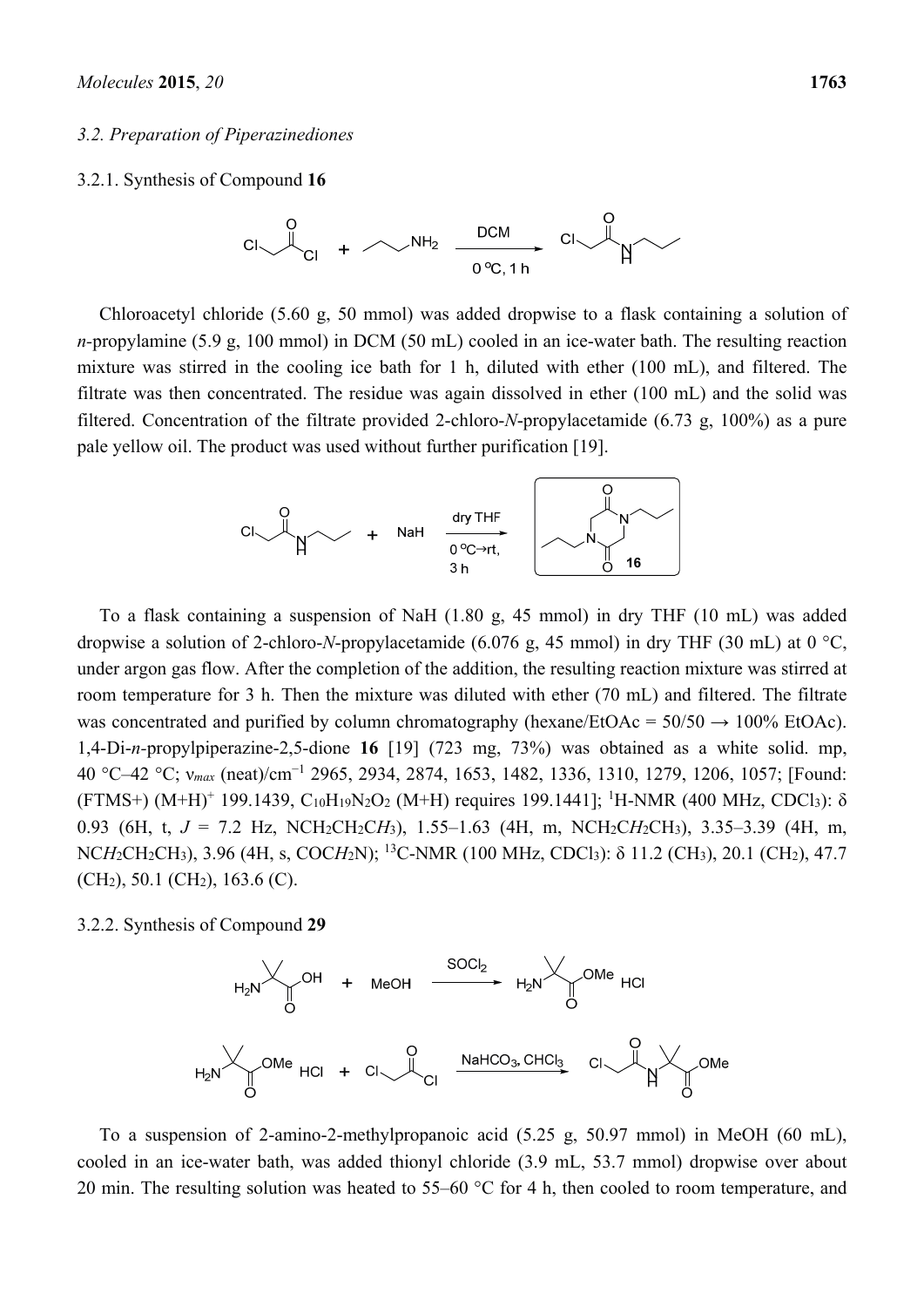concentrated. More MeOH (50 mL) was added, and concentrated under vacuum. The white solid obtained was used in the next reaction without purification.

Crude methyl 2-amino-2-methylpropanoate hydrogen chloride salt was dissolved in water. NaHCO3 (12.9 g, 153 mmol) was added, followed by chloroform (30 mL). The 2-chloroacetyl chloride (4.4 mL, 55 mmol) in chloroform (5 mL) was added dropwise. The mixture was stirred at room temperature overnight. The organic layer was separated. The aqueous layer was extracted with chloroform (30 mL). The combined organic layer was dried over Na2SO4, filtered and concentrated. Column purification (EtOAc) of the crude product provided methyl 2-(2-chloroacetamido)-2-methyl propanoate, (5.47 g, 56% over two steps) as a white solid that was used in the next step [19].



A solution of 2-(2-chloroacetamido)-2-methyl propanoate (850 mg, 4.41 mmol) and *n*-BuNH2 in ethanol (15 mL) was heated at 55 °C for 3 h, and the mixture was cooled to room temperature. The volatiles were removed on a rotary evaporator. The residue was dissolved in EtOAc and washed with aqueous potassium carbonate solution  $(5 \text{ mL})$ , containing K<sub>2</sub>CO<sub>3</sub>  $(1.0 \text{ g})$ . The organic layer was separated and concentrated. The residue was dissolved in MeOH (5 mL) and THF (5 mL), sealed in a pressure tube and heated to 150 °C overnight behind a shield. The mixture was cooled to room temperature. The solvent was removed under vacuum, and the residue was purified by column chromatography (EtOAc). 1-Butyl-3,3-dimethylpiperazine-2,5-dione [19] was obtained as a white solid, (645 mg, 74% over two steps). mp 78–80 °C; v<sub>max</sub> (neat)/cm<sup>-1</sup> 3073, 2963, 2930, 2872, 1682, 1645, 1450, 1427, 1298, 1196, 825, 785; [Found: (FTMS) (M+H)+ 199.1438, C10H19N2O2 (M+H) requires 199.1441]; <sup>1</sup> H-NMR (400 MHz, CDCl3): δ 0.94 (3H, t, *J* = 7.3 Hz), 1.29–1.38 (2H, m), 1.49 (6H, s), 1.50–1.58 (2H, m), 3.4 (2H, t, *J* = 7.4 Hz), 3.96 (2H, s), 7.55 (1H, broad); 13C-NMR (100 MHz, CDCl3): δ 13.2, 19.4, 27.3, 28.2, 45.8, 49.4, 55.5, 165.7, 168.6.



To a solution of 1-butyl-3,3-dimethylpiperazine-2,5-dione (220 mg, 1.11 mmol) in THF (8 mL) cooled in an ice-water bath under argon was added *n*-BuLi (0.5 mL, 1.25 mmol) dropwise. The mixture was stirred at room temperature for 10 min, then it was cooled in ice-water bath again. Iodomethane (0.2 mL) was added and the mixture was stirred at room temperature overnight. The reaction was quenched by water (30 mL). The mixture was extracted with EtOAc ( $2 \times 30$  mL). The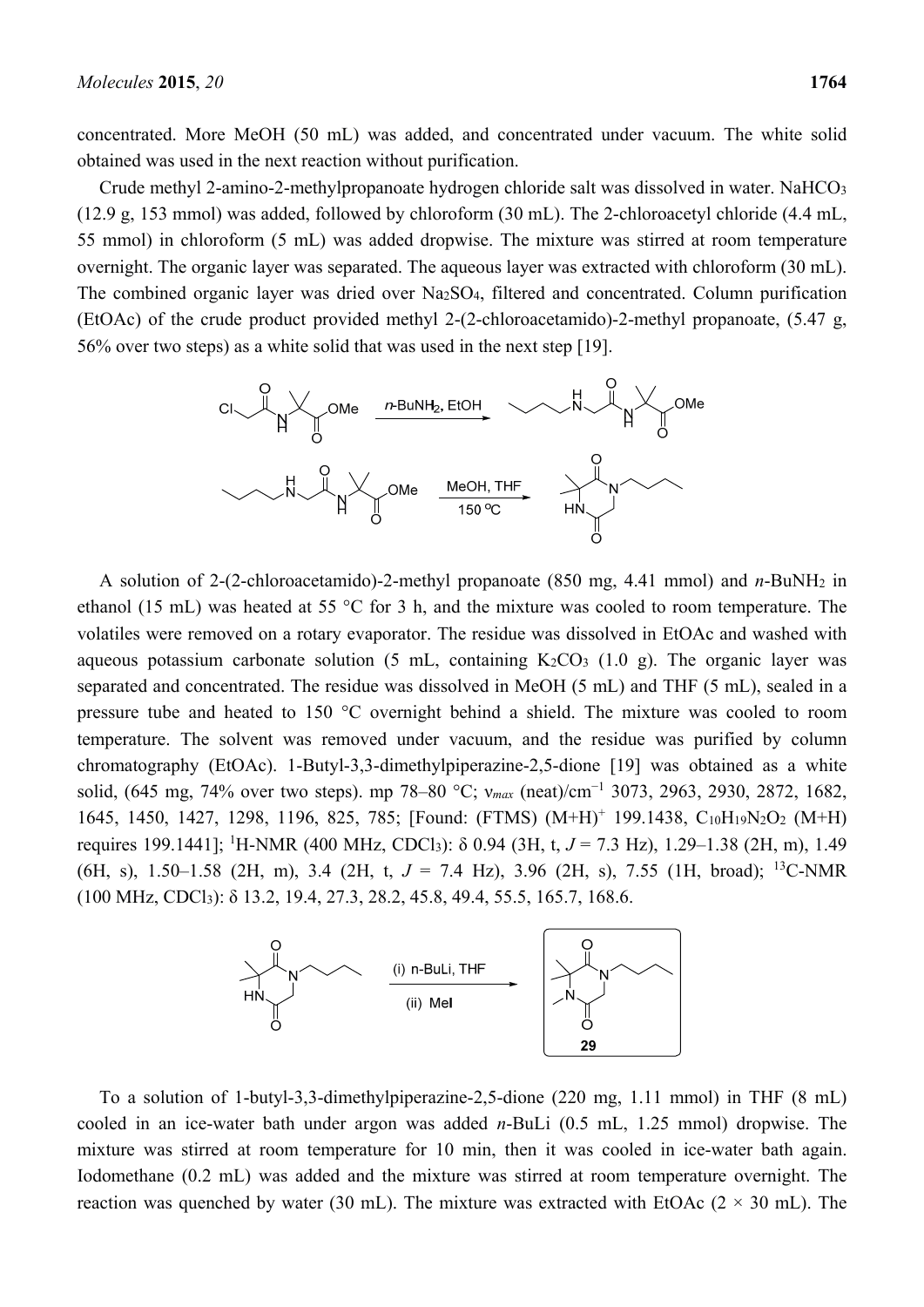organic layer was dried over Na2SO4, filtered and concentrated. Purification by column chromatography (EtOAc) gave 1-butyl-3,3,4-trimethylpiperazine-2,5-dione **29** [19] as a yellow oil (118 mg, 50%). ν*max* (neat)/cm<sup>−</sup><sup>1</sup> 2959, 2932, 2875, 1651, 1456, 1429, 1400, 1379, 1308, 1211, 1153, 989, 752; [Found: (FTMS)  $(M+H)^+$  213.1594, C<sub>11</sub>H<sub>21</sub>N<sub>2</sub>O<sub>2</sub> (M+H) requires 213.1598]; <sup>1</sup>H-NMR (400 MHz, CDCl3): δ 0.85 (3H, t, *J* = 7.3 Hz), 1.25–1.29 (2H, m), 1.39–1.50 (2H, m), 1.43 (6H, s), 2.89 (3H, s), 3.13 (2H, t,  $J = 7.4$  Hz), 3.89 (2H, s); <sup>13</sup>C-NMR (100 MHz, CDCl<sub>3</sub>);  $\delta$  13.2, 19.3, 24.2, 27.2, 28.0, 45.7, 48.9, 60.1, 163.6, 168.0.

#### *3.3. Synthesis of (3-(2-Iodophenoxy)prop-1-ene-1,1-diyl)dibenzene (20)*



To a flask equipped with condenser, magnesium turnings (0.583 g, 24 mmol), iodine (50 mg), and dry THF (20 mL) were added and the flask was kept under argon gas flow. Vinyl bromide (1 M in THF, 24 mL, 24 mmol) was added drop-wise into the flask while heating the reaction mixture at 40 °C. Later, the resulting reaction mixture was stirred for 1 h at 50 °C before cooling it to room temperature. This solution was then added dropwise using a cannula into another flask containing benzophenone (3.644 g, 20 mmol) in THF (20 mL) at −78 °C. The resulting reaction mixture was then warmed to room temperature and stirred for 16 h. Reaction contents were then quenched with ice and extracted with diethyl ether ( $3 \times 30$  mL). The combined ether layers were washed with water (15 mL), brine (15 mL), dried over anhydrous Na2SO4, filtered and concentrated using rotary evaporator. Purification of the crude product by column chromatography (15% EtOAc in hexane) afforded 1,1-diphenylprop-2-en-1-ol [13] (2.691 g, 64%).

A solution of phosphorus tribromide (2.7016 g, 10.0 mmol) was added drop-wise to a flask containing 1,1-diphenylprop-2-en-1-ol (1.892 g, 9 mmol) and pyridine (0.711 g, 9 mmol) in dry tetrahydrofuran (20 mL) at 0 °C under argon gas. The resulting solution was warmed to room temperature and further stirred for 16 h. At this point, the reaction was quenched with water (10 mL) and extracted with diethyl ether  $(3 \times 10 \text{ mL})$ . The combined ether layers were washed with water (10 mL), brine (10 mL), dried over anhy. Na2SO4, filtered, concentrated using rotary evaporator and afforded (3-bromoprop-1-ene-1,1-diyl)dibenzene [13] (1.516 g, 62%).

To a flask containing  $K_2CO_3$  (0.691 g, 5 mmol) in acetone (20 mL) was added with 2-iodophenol  $(0.660 \text{ g}, 3 \text{ mmol})$  in acetone  $(2 \text{ mL})$  and  $(3\text{-bromoprop-1-ene-1}, 1\text{-divl})$ dibenzene  $(0.682 \text{ g}, 2.5 \text{ mmol})$ in acetone (2 mL) at room temperature and the resulting reaction mixture was stirred at reflux conditions for 16 h. At this point, the reaction was quenched with water (10 mL) and extracted with diethyl ether ( $3 \times 15$  mL). The combined ether layers were washed with water (10 mL), brine (10 mL), dried over anhydrous Na2SO4, filtered, concentrated using rotary evaporator. The crude product was then purified by column chromatography (2% diethyl ether in hexane) to afford desired (3-(2-iodophenoxy)prop-1-ene-1,1-diyl)dibenzene **19** [13] (0.746 g, 72%) as a viscous pale yellow oil. *v<sub>max</sub>* (neat)/cm<sup>-1</sup> 3057, 3023, 1580, 1470, 1441, 1377, 1241, 1020, 731; <sup>1</sup>H-NMR (400 MHz, CDCl<sub>3</sub>) δ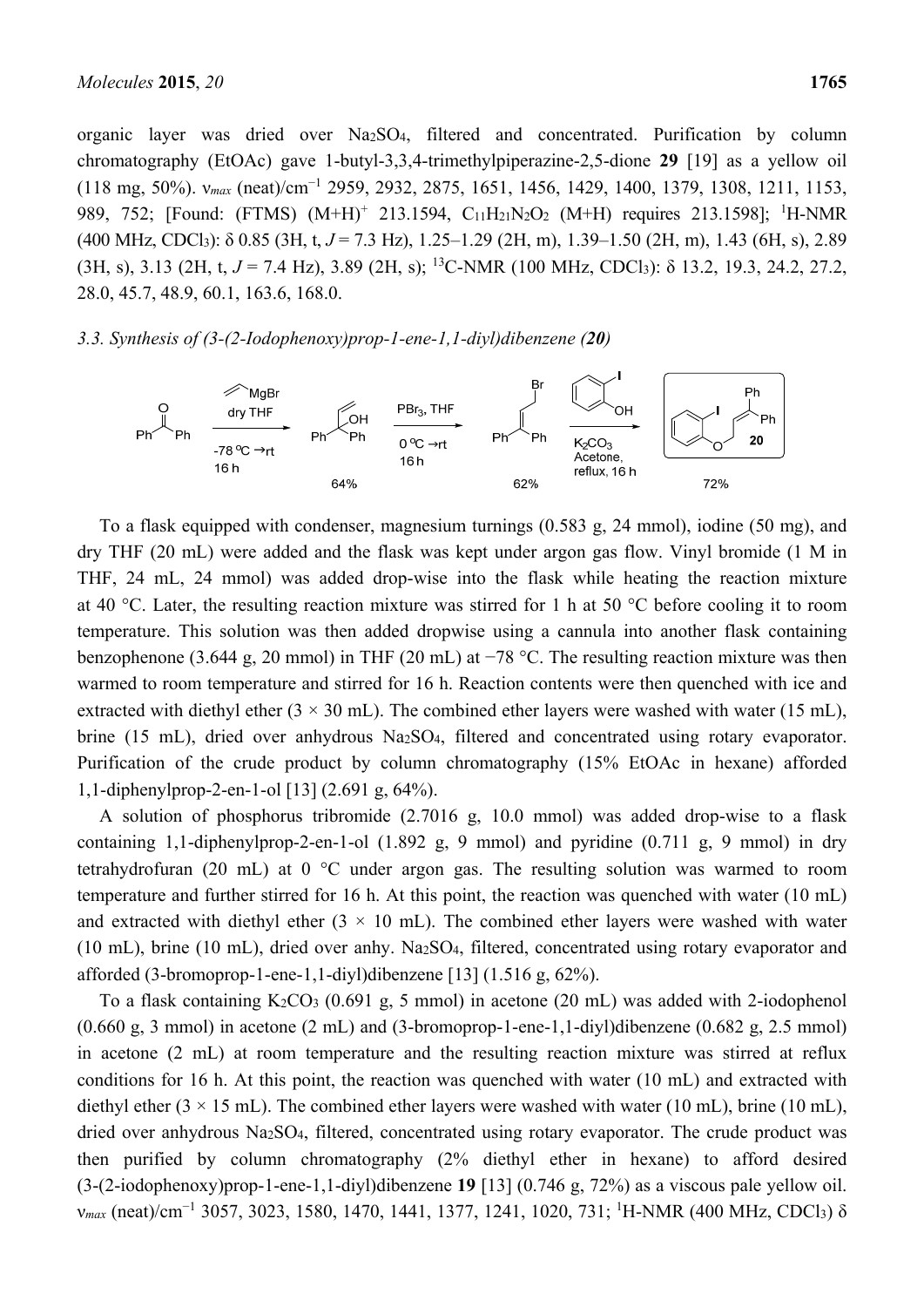4.67 (2H, d, *J* = 6.8 Hz, ArOC*H*2), 6.38 (1H, t, *J* = 6.8 Hz, *H*C = CPh2), 6.66–6.72 (2H, m, Ar*H*), 7.20–7.31 (8H, m, Ar*H*), 7.36–7.44 (3H, m, Ar*H*), 7.79 (2H, dd, *J* = 7.6, 1.6 Hz, ArH); 13C-NMR (100 MHz, CDCl3) δ 67.5 (CH2), 87.1 (C), 113.0 (CH), 122.8 (CH), 123.6 (CH), 127.9 (CH), 128.0 (CH), 128.3 (CH), 128.5 (CH), 129.4 (CH), 129.9 (CH), 139.0 (C), 139.6 (CH), 141.6 (C), 146.0 (C), 157.4 (C). Spectral data of this compound were consistent with literature data [13].

*3.4. Synthesis of 1-Iodo-2-((3-methylbut-2-en-1-yl)oxy)benzene (23)* 



To a flask containing  $K_2CO_3$  (0.829 g, 6 mmol) in acetone (20 mL) was added with 2-iodophenol (0.968 g, 4.4 mmol) in acetone (2 mL) and 1-bromo-3-methylbut-2-ene (0.596 g, 4 mmol) in acetone (2 mL) at room temperature and the resulting reaction mixture was stirred at reflux conditions for 16 h. At this point, the reaction was quenched with water (10 mL) and extracted with diethyl ether ( $3 \times 15$  mL). The combined ether layers were washed with water (10 mL), brine (10 mL), dried over anhy. Na2SO4, filtered, concentrated using rotary evaporator. The crude product was then purified by column chromatography (2% diethyl ether in hexane) to afford desired 1-iodo-2-((3-methylbut-2-en-1 yl)oxy)benzene (0.719 g, 62%) as a colourless oil. v<sub>max</sub> (neat)/cm<sup>-1</sup> 3060, 2913, 2930, 1582, 1470, 1439, 1383, 1275, 1230, 1050, 1018, 746; <sup>1</sup> H-NMR (400 MHz, CDCl3) δ 1.76 (3H, s, C*H*3), 1.80 (3H, s, C*H*3), 4.59 (2H, d, *J* = 6.8 Hz, ArOC*H*2), 5.50–5.54 (1H, m, *H*C = C(CH3)2), 6.71 (1H, td, *J* = 7.6, 1.6 Hz, Ar*H*), 6.83 (1H, d, *J* = 8.0, 1.2 Hz, Ar*H*), 7.26–7.31 (1H, m, Ar*H*), 7.78 (1H, dd, *J* = 8.0, 1.6 Hz, ArH); <sup>13</sup>C-NMR (100 MHz, CDCl<sub>3</sub>) δ 18.5 (CH<sub>3</sub>), 25.9 (CH<sub>3</sub>), 66.4 (CH<sub>2</sub>), 87.1 (C), 112.8 (CH), 119.6 (CH), 122.5 (CH), 129.4 (CH), 138.0 (C), 139.6 (CH), 157.6 (C). Spectral data of this compound were consistent with literature data [24].

#### *3.5. General Reaction Procedure*

Substrate (0.5 mmol) and additive were added to a pressure tube. KO*<sup>t</sup>* Bu and benzene were added into the tube in a glove box. The tube was then sealed properly before removing from the glove box and reaction was done as described in the Tables (time and temperature). Later, the pressure tube was cooled to room temperature. The reaction was quenched with water (10 mL) and extracted with diethyl ether ( $3 \times 15$  mL). The combined ether layers were then washed with water (10 mL), brine (10 mL) and dried over anhydrous sodium sulfate. The crude product was obtained after evaporation of solvent under reduced pressure using a rotary evaporator. The crude product was then adsorbed onto silica and purified by column chromatography (100% hexane), providing the corresponding coupling products.

#### 3.5.1. Data for Compound **6a**

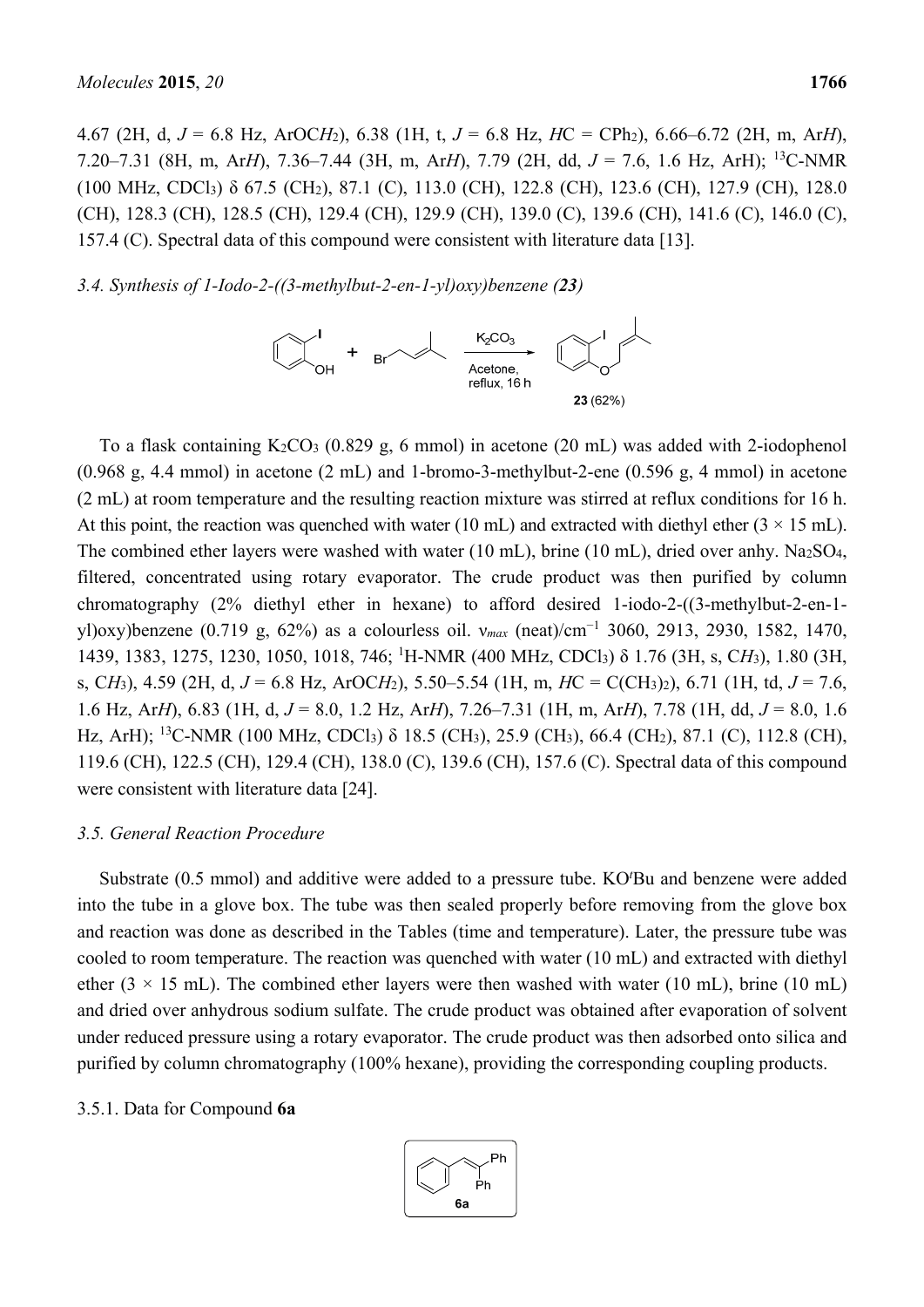White solid m.p. 70–72 °C (lit.: [25] 70 °C).  $v_{max}$  (neat)/cm<sup>-1</sup> 3057, 3023, 1601, 1493, 1446, 1078, 1033, 908, 731; <sup>1</sup>H-NMR (400 MHz, CDCl<sub>3</sub>) δ 6.98 (1H, s, ArCH = CPh<sub>2</sub>), 7.03–7.05 (2H, m, ArH), 7.11–7.15 (3H, m, ArH), 7.21–7.23 (2H, m, ArH), 7.29–7.36 (8H, m, ArH); 13C-NMR (100 MHz, CDCl3) δ 126.9 (CH), 127.5 (CH), 127.6 (CH), 127.7 (CH), 128.1 (CH), 128.3 (CH), 128.34 (CH), 128.8 (CH), 129.7 (CH), 130.5 (CH), 137.5 (C), 140.5 (C), 142.7 (C), 143.6 (C). Spectral data of this compound were consistent with literature data [26].

3.5.2. Data for Compound **15a**



White solid m.p. 50–52 °C (lit.: [20] 50–52 °C).  $v_{max}$  (neat)/cm<sup>-1</sup> 3062, 3027, 2935, 1601, 1495, 1448, 1070, 1031, 694; <sup>1</sup> H-NMR (400 MHz, CDCl3) δ 3.38 (2H, d, *J* = 7.6 Hz, ArC*H*2CH), 4.24 (1H, t,  $J = 7.6$  Hz, ArCH<sub>2</sub>CH),  $7.00-7.02$  (2H, m, ArH),  $7.11-7.28$  (3H, m, ArH); <sup>13</sup>C-NMR (100 MHz, CDCl3) δ 42.2 (CH2), 53.2 (CH), 126.0 (CH), 126.3 (CH), 128.2 (CH), 128.5 (CH), 129.2 (CH), 140.4 (C), 144.6 ( $2 \times C$ ). Spectral data of this compound were consistent with literature data [27].

#### 3.5.3. Data for Compound **6b**



White solid m.p. 70–72 °C (lit.: [26] 69–70 °C). *v*<sub>max</sub> (neat)/cm<sup>-1</sup> 3079, 3055, 3023, 1599, 1495, 1446, 1031, 908, 698; <sup>1</sup> H-NMR (400 MHz, CDCl3) δ 2.28 (3H, s, C*H*3), 6.91–6.97 (5H, m, ArH + =CH), 7.21–7.24 (2H, m, ArH), 7.27–7.35 (8H, m, ArH); <sup>13</sup>C-NMR (100 MHz, CDCl<sub>3</sub>)  $\delta$  21.3 (CH3), 127.4 (CH), 127.5 (CH), 127.6 (CH), 128.2 (CH), 128.3 (CH), 128.8 (CH), 128.9 (CH), 129.6 (CH), 130.5 (CH), 134.7 (C), 136.7 (C), 140.7 (C), 141.8 (C), 143.7 (C). Spectral data of this compound were consistent with literature data [26].

## 3.5.4. Data for Compound **15b**



White solid m.p. 78–80 °C (lit.: [28] 80 °C). *v*<sub>max</sub> (neat)/cm<sup>-1</sup> 3084, 3025, 2917, 1601, 1493, 1452, 1035, 1022, 700; <sup>1</sup> H-NMR (400 MHz, CDCl3) δ 2.28 (3H, s, CH3), 3.34 (2H, d, *J* = 7.6 Hz, ArC*H*2CH), 4.23 (1H, t, *J* = 7.6 Hz, ArCH2C*H*), 6.91 (2H, d, *J* = 7.2 Hz, ArH), 6.99 (2H, d, *J* = 8.0 Hz, ArH), 7.15–7.19 (2H, m, ArH), 7.22–7.28 (8H, m, ArH); 13C-NMR (100 MHz, CDCl3) δ 21.1 (CH3),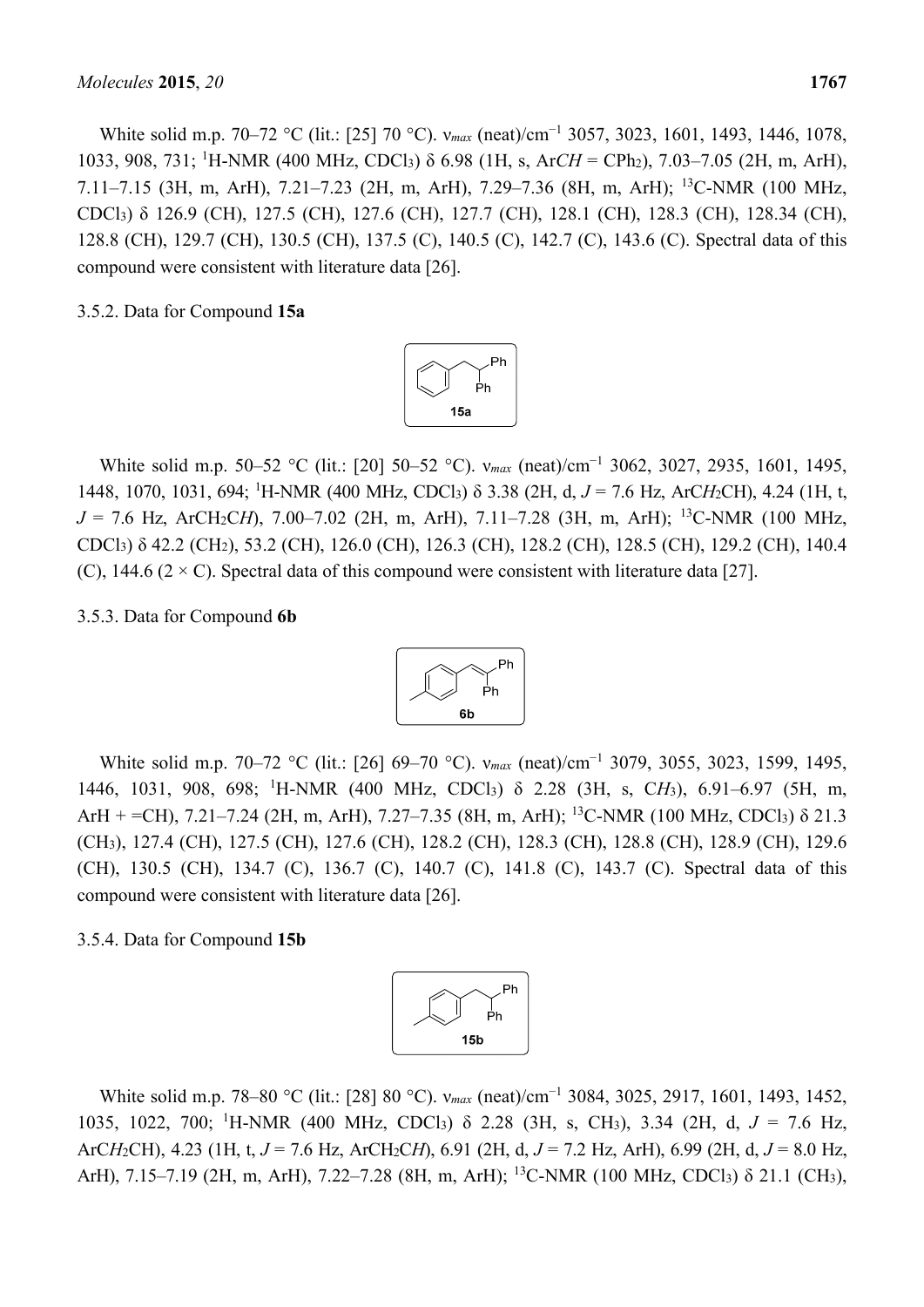3.5.5. Data for Compound **6e**



(C), 144.6 ( $2 \times C$ ). Spectral data of this compound were consistent with literature data [28].

Colourless viscous oil. v<sub>max</sub> (neat)/cm<sup>-1</sup> 3057, 3023, 1493, 1444, 1053, 1037, 908, 731; [Found:  $(CI<sup>+</sup> corona)$   $(M+H)<sup>+</sup> 291.0937 C<sub>20</sub>H<sub>16</sub>C1$   $(M+H)$  requires 291.0935]; <sup>1</sup>H-NMR (400 MHz, CDCl<sub>3</sub>) δ 6.82–6.84 (1H, m, ArH), 6.87–6.91 (1H, m, ArH), 7.04–7.08 (1H, m, ArH), 7.10 (1H, s, ArC*H*=CPh2), 7.14–7.16 (2H, m, ArH), 7.26–7.28 (3H, m, ArH), 7.32–7.38 (6H, m, ArH); 13C-NMR (100 MHz, CDCl3) δ 125.2 (CH), 126.1 (CH), 127.6 (CH), 128.0 (CH), 128.2 (CH), 128.4 (CH), 128.5 (CH), 129.4 (CH), 130.8 (CH), 131.3 (CH), 134.7 (C), 136.4 (C), 139.9 (C), 143.1 (C), 144.8 (C); *m/z*   $(CI<sup>+</sup> corona)$  291  $[(M+H)<sup>+</sup>, 34%]$ , 197 (22), 181 (100), 111 (14). Spectral data of this compound were consistent with literature data [13].

#### 3.5.6. Data for Compound **15e**



White solid m.p. 54–56 °C. v<sub>max</sub> (neat)/cm<sup>-1</sup> 3062, 3027, 1603, 1496, 1450, 1053, 1040, 754; [Found: (CI<sup>+</sup> corona) (M+NH<sub>4</sub>)<sup>+</sup> 310.1351. C<sub>20</sub>H<sub>21</sub>NCl (M+NH<sub>4</sub>) requires 310.1357]; <sup>1</sup>H-NMR (400 MHz, CDCl3) δ 3.49 (2H, d, *J* = 7.6 Hz, ArC*H*2), 4.40 (1H, t, *J* = 7.6 Hz, ArCH2C*H*), 6.81 (1H, dd, *J* = 7.6, 1.6 Hz, ArH), 6.97 (1H, td, *J* = 7.6, 1.6 Hz, ArH), 7.08 (1H, td, *J* = 7.6, 1.6 Hz, ArH), 7.16–7.29 (10H, m, ArH), 7.33 (1H, dd, *J* = 8.0, 1.2 Hz, ArH) <sup>13</sup>C-NMR (100 MHz, CDCl<sub>3</sub>) δ 39.9 (CH), 50.8 (CH<sub>2</sub>), 126.4 (CH), 126.42 (CH), 127.6 (CH), 128.3 (CH), 128.5 (CH), 129.5 (CH), 131.5 (CH), 134.4 (C), 137.8 (C), 144.2 ( $2 \times C$ ); *m/z* (CI<sup>+</sup> corona) 310 [(M+NH<sub>4</sub>)<sup>+</sup>, 9%], 215 (18), 167 (100), 149 (20).

## 3.5.7. Data for Compound **6f**



White solid m.p. 110–112 °C (lit.: [29] 113–114 °C). *v<sub>max</sub>* (neat)/cm<sup>-1</sup> 3053, 3023, 1601, 1493, 1444, 1078, 735; <sup>1</sup> H-NMR (500 MHz, CDCl3) δ 7.03 (1H, s, ArC*H*=CPh2), 7.12 (2H, d, *J* = 8.5 Hz, ArH), 7.26–7.43 (15H, m, ArH), 7.57 (2H, d, *J* = 8.0 Hz, ArH); 13C-NMR (100 MHz, CDCl3) δ 126.7 (CH), 127.0 (CH), 127.4 (CH), 127.6 (CH), 127.7 (CH), 127.74 (CH), 127.8 (CH), 128.4 (CH), 128.86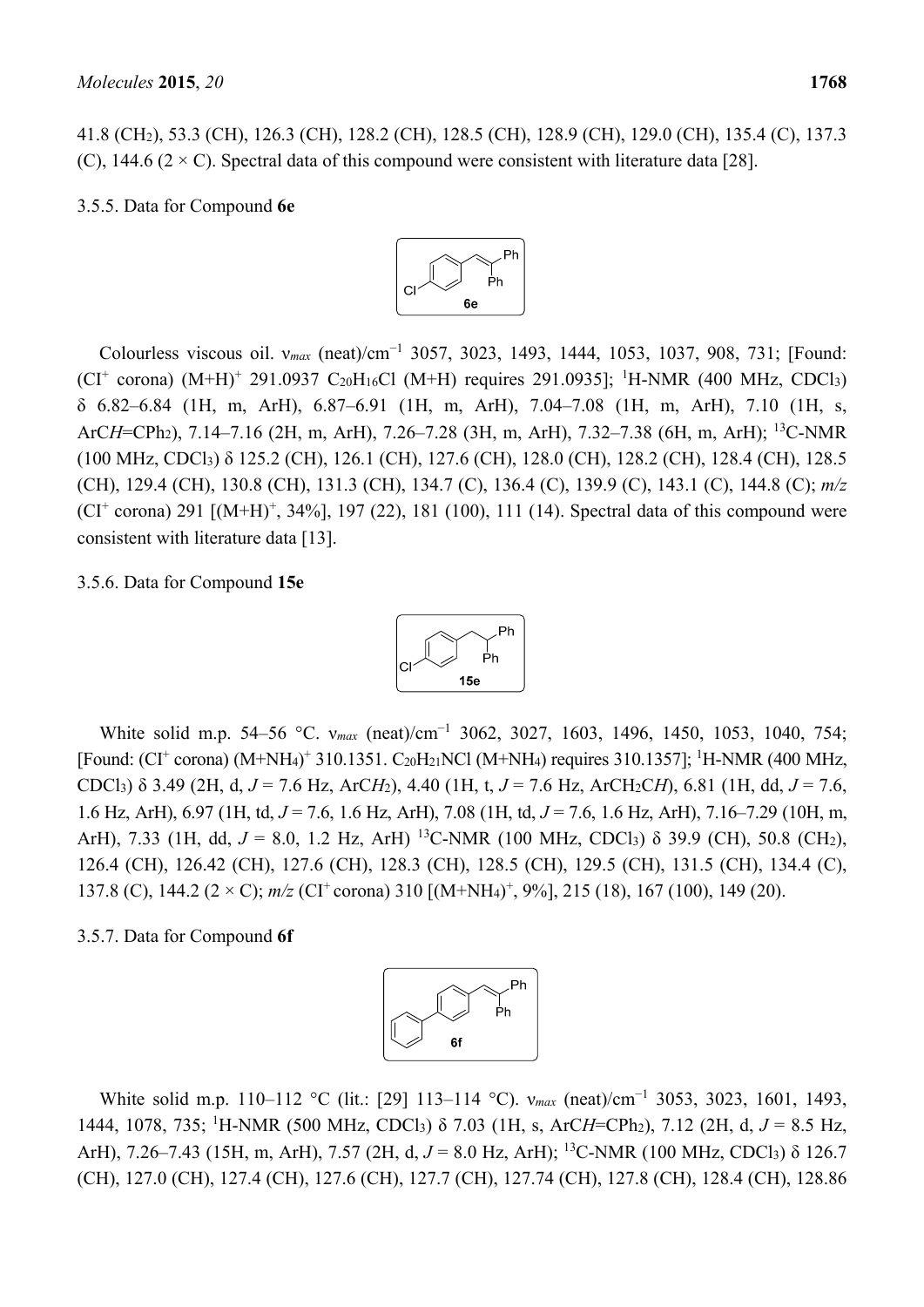(CH), 128.88 (CH), 130.1 (CH), 130.5 (CH), 136.6 (C), 139.5 (C), 140.6 (C), 140.7 (C), 142.8 (C), 143.6 (C). Spectral data of this compound were consistent with literature data [30].

3.5.8. Data for Compound **15f**



White solid m.p. 128–130 °C. v<sub>max</sub> (neat)/cm<sup>-1</sup> 3084, 3062, 3029, 1601, 1491, 1452, 1081, 1011, 765; [Found: (CI<sup>+</sup> corona) (M+NH<sub>4</sub>)<sup>+</sup> 352.2056. C<sub>26</sub>H<sub>26</sub>N (M+NH<sub>4</sub>) requires 352.2060]; <sup>1</sup>H-NMR (400 MHz, CDCl3) δ 3.42 (2H, d, *J* = 7.6 Hz, ArC*H*2CH), 4.29 (1H, t, *J* = 7.6 Hz, ArCH2C*H*), 7.09 (2H, d, *J* = 8.0 Hz, ArH), 7.16–7.20 (2H, m, ArH), 7.24–7.34 (9H, m, ArH), 7.39–7.43 (4H, m, ArH), 7.55–7.57 (2H, m, ArH); 13C-NMR (100 MHz, CDCl3) δ 41.9 (CH2), 53.1 (CH), 126.4 (CH), 126.9 (CH), 127.0 (CH), 127.1 (CH), 128.2 (CH), 128.5 (CH), 128.8 (CH), 129.6 (CH), 138.8 (C), 139.5 (C), 141.1 (C), 144.6 (2 × C); *m/z* (CI<sup>+</sup> corona) 352 [(M+NH<sub>4</sub>)<sup>+</sup>, 22%], 333 [(M−H)<sup>+</sup>, 38%], 249 (11), 195 (14), 171 (100), 149 (10).

3.5.9. Data for Compound **17**



Colourless oil. v<sub>max</sub> (neat)/cm<sup>-1</sup> 3057, 2976, 2932, 1632, 1597, 1508, 1467, 1366, 1251, 1154, 1122, 968, 867, 752; <sup>1</sup> H-NMR (400 MHz, CDCl3) δ 1.43 (9H, s, CC*H*3), 7.20 (1H, dd, *J* = 8.8, 2.4 Hz, ArH), 7.37–7.47 (3H, m, ArH), 7.66 (2H, d, *J* = 8.4 Hz, ArH), 7.81 (1H, d, *J* = 8.4 Hz, ArH); 13C-NMR (100 MHz, CDCl3) δ 29.1 (CH3), 79.1 (C), 119.9 (CH), 124.6 (CH), 125.1 (CH), 126.1 (CH), 127.3 (CH), 127.7 (CH), 128.7 (CH), 130.4 (C), 134.2 (C), 153.3 (C). Spectral data of this compound were consistent with literature data [31].

3.5.10. Data for Compound **15g**



White solid m.p. 90–92 °C. v<sub>max</sub> (neat)/cm<sup>-1</sup> 3062, 3021, 2963, 1597, 1493, 1450, 1398, 1264, 1033, 1018, 782; [Found: (CI<sup>+</sup> corona) (M+NH<sub>4</sub>)<sup>+</sup> 326.1895. C<sub>24</sub>H<sub>24</sub>N (M+NH<sub>4</sub>) requires 326.1903]; 1 H-NMR (400 MHz, CDCl3) δ 3.84 (2H, d, *J* = 7.6 Hz, ArC*H*2CH), 4.48 (1H, t, *J* = 7.6 Hz, ArCH2C*H*), 6.92 (1H, d, *J* = 6.4 Hz, ArH), 7.18–7.30 (11H, m, ArH), 7.49–7.54 (2H, m, ArH), 7.69 (1H, d,  $J = 8.4$  Hz, ArH), 7.87–7.89 (1H, m, ArH), 8.06–8.09 (1H, m, ArH); <sup>13</sup>C-NMR (100 MHz,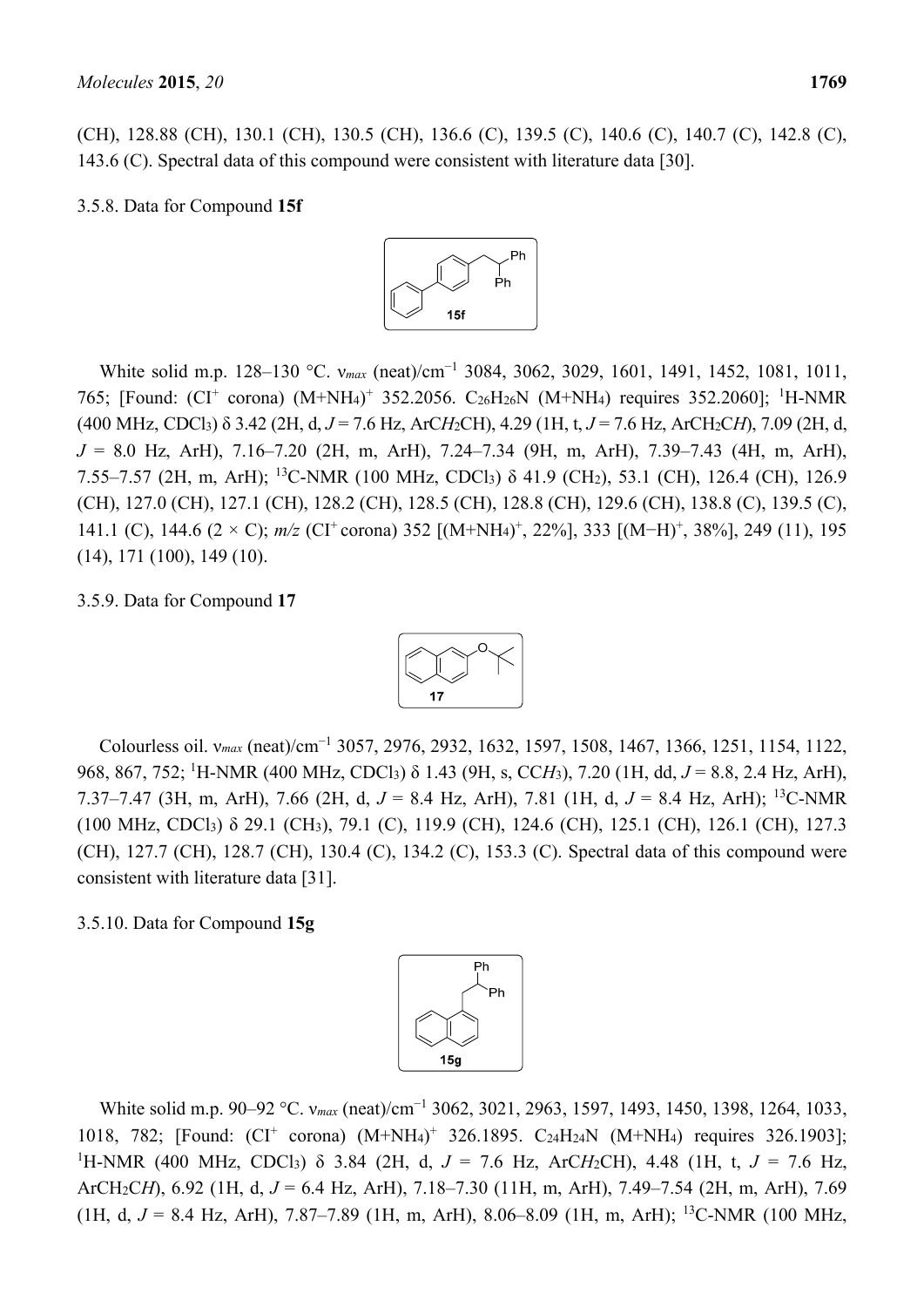CDCl3) δ 39.4 (CH2), 51.8 (CH), 123.8 (CH), 125.3 (CH), 125.5 (CH), 126.0 (CH), 126.4 (CH), 126.9 (CH), 127.4 (CH), 128.2 (CH), 128.5 (CH), 129.0 (CH), 132.1 (C), 134.0 (C), 136.0 (C), 144.8  $(2 \times C)$ ; *m/z* (CI<sup>+</sup> corona) 326 [(M+NH<sub>4</sub>)<sup>+</sup>, 22%], 307 [(M-H)<sup>+</sup>, 42%], 229 (100), 167 (50), 153 (25).

3.5.11. Data for Compound **18b**



White solid m.p. 116–118 °C (lit.: [25] 118–119 °C). *v<sub>max</sub>* (neat)/cm<sup>-1</sup> 3051, 3027, 2921, 1599, 1513, 1450, 966, 908, 731; <sup>1</sup> H-NMR (400 MHz, CDCl3) δ 2.38 (3H, s, ArC*H*3), 7.07 (1H, d, *J* = 16.4 Hz, ArC*H*=CHPh), 7.12 (1H, d, *J* = 16.4 Hz, ArCH=C*H*Ph), 7.18 (2H, d, *J* = 8.0 Hz, ArH), 7.24–7.28 (1H, m, ArH), 7.37 (2H, t, *J* = 7.6 Hz, ArH), 7.43 (2H, d, *J* = 8.4 Hz, ArH), 7.52 (2H, d, *J* = 7.2 Hz, ArH); 13C-NMR (100 MHz, CDCl3) δ 21.4 (CH3), 126.5 (CH), 126.6 (CH), 127.5 (CH), 127.9 (CH), 128.8 (CH), 129.5 (CH), 134.7 (C), 137.67 (C), 137.7 (C). Spectral data of this compound were consistent with literature data [32].

## 3.5.12. Data for Compound **18c**



White solid m.p. 134–136 °C (lit.: [26] 136–137 °C). *v<sub>max</sub>* (neat)/cm<sup>-1</sup> 3066, 3023, 2965, 2839, 1603, 1595, 1513, 1448, 1249, 1180, 1031, 815; <sup>1</sup> H-NMR (400 MHz, CDCl3) δ 3.84 (3H, s, ArC*H*3), 6.91 (2H, d, *J* = 8.8 Hz, Ar*H*), 6.98 (1H, d, *J* = 16.4 Hz, ArC*H*=CHPh), 7.08 (1H, d, *J* = 16.4 Hz, ArCH=C*H*Ph), 7.24–7.28 (1H, m, ArH), 7.36 (2H, t, *J* = 8.0 Hz, ArH), 7.46–7.51 (4H, m, ArH); <sup>13</sup>C-NMR (100 MHz, CDCl<sub>3</sub>) δ 55.4 (CH<sub>3</sub>), 114.2 (CH), 126.4 (CH), 126.7 (CH), 127.3 (CH), 127.8 (CH), 128.3 (CH), 128.8 (CH), 130.2 (C), 137.8 (C), 159.4 (C). Spectral data of this compound were consistent with literature data [33].

#### 3.5.13. Data for Compound **20**



Pale yellow viscous oil. v<sub>max</sub> (neat)/cm<sup>-1</sup> 3084, 3060, 3027, 1601, 1496, 1454, 1282, 1186, 1098, 860, 700; <sup>1</sup> H-NMR (400 MHz, CDCl3) δ 5.54 (1H, s, C*H*Ph2), 7.03 (1H, d, *J* = 1.6 Hz, OC*H*=C), 7.08–7.15 (2H, m, Ar*H*), 7.23–7.34 (11H, m, Ar*H*), 7.48 (1H, d, *J* = 8.4 Hz, ArH); 13C-NMR (100 MHz, CDCl3) δ 47.8 (CH), 111.6 (CH), 120.8 (CH), 122.5 (CH), 124.2 (C), 124.4 (CH), 126.9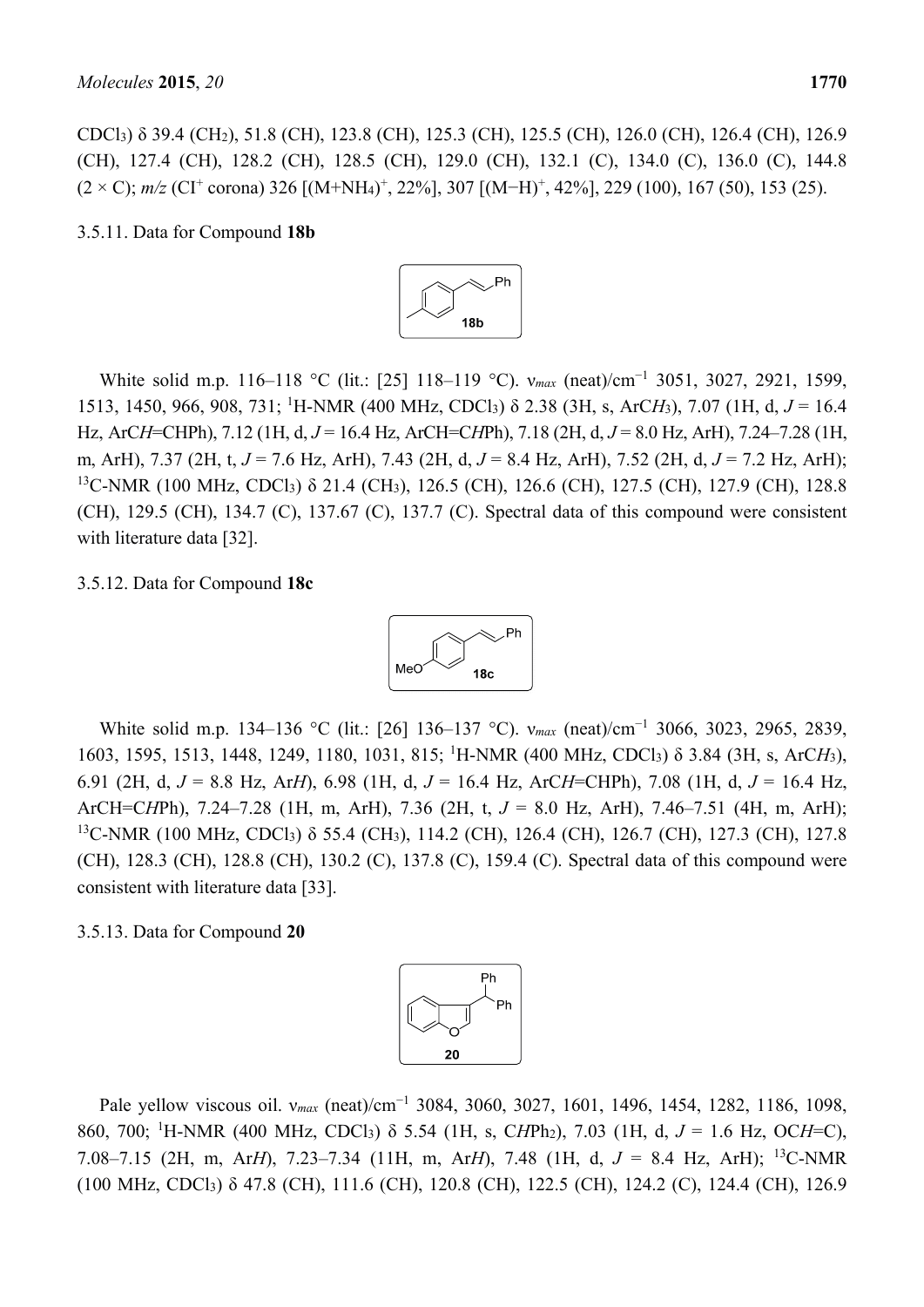(CH), 127.7 (C), 128.7 (CH), 128.9 (CH), 142.4 (C), 144.1 (C), 156.0 (C). Spectral data of this compound were consistent with literature data [13].

3.5.14. Data for Compound **22**



Colourless oil. v<sub>max</sub> (neat)/cm<sup>-1</sup> 3049, 2958, 2872, 1597, 1483, 1459, 1232, 1018, 748; <sup>1</sup>H-NMR (400 MHz, CDCl3) δ 0.89 (3H, d, *J* = 7.2 Hz, C*H*3), 0.97 (3H, d, *J* = 6.8 Hz, C*H*3), 1.94–2.02 (1H, m, C*H*(CH3)2), 3.31–3.36 (1H, m, ArC*H*), 4.39 (1H, dd, *J* = 9.2, 5.2 Hz, ArOC*H*2), 4.53 (1H, t, *J* = 9.2 Hz, ArOC*H*2), 6.78 (1H, d, *J* = 8.0 Hz, Ar*H*), 6.86 (1H, td, *J* = 7.2, 0.8 Hz, Ar*H*), 7.11–7.15 (1H, m, Ar*H*), 7.19 (1H, d,  $J = 7.6$  Hz, ArH); <sup>13</sup>C-NMR (100 MHz, CDCl<sub>3</sub>)  $\delta$  18.6 (CH<sub>3</sub>), 19.9 (CH<sub>3</sub>), 31.8 (CH), 48.3 (CH), 74.0 (CH2), 109.5 (CH), 120.2 (CH), 125.2 (CH), 128.3 (CH), 129.6 (C), 160.6 (C). Spectral data of this compound were consistent with literature data [34].

3.5.15. Data for Compound **6h**



Colourless oil. v<sub>max</sub> (neat)/cm<sup>-1</sup> 3055, 3021, 2921, 1603, 1493, 1446, 1076, 1031, 696; <sup>1</sup>H-NMR (500 MHz, CDCl3) δ 2.20 (3H, s, C*H*3), 6.81 (1H, d, *J* = 8.0 Hz, ArH), 6.87 (1H, s, ArC*H*=), 6.94 (1H, t, *J* = 7.5 Hz, ArH), 6.96 (1H, s, Ar*H*), 7.02 (1H, t, *J* = 7.5 Hz, ArH), 7.21–7.23 (2H, m, ArH), 7.28–7.36 (8H, m, ArH); 13C-NMR (100 MHz, CDCl3) δ 21.5 (CH3), 126.7 (CH), 127.5 (CH), 127.6 (CH), 127.67 (CH), 127.7 (CH), 127.9 (CH), 128.3 (CH), 128.4 (CH), 128.7 (CH), 130.5 (CH), 130.6 (CH), 137.4 (C), 137.5 (C), 140.6 (C), 142.5 (C), 143.6 (C). Spectral data of this compound were consistent with literature data [13].

## 3.5.16. Data for Compound **15h**



Colourless oil. v<sub>max</sub> (neat)/cm<sup>-1</sup> 3060, 3027, 2921, 1603, 1495, 1452, 1081, 1033, 698; [Found:  $(CI^+$  corona)  $(M+NH_4)^+$  290.1899.  $C_{21}H_{24}N$   $(M+NH_4)$  requires 290.1903]; <sup>1</sup>H-NMR (500 MHz, CDCl3) δ 2.25 (3H, s, C*H*3), 3.34 (2H, d, *J* = 8.0 Hz, ArC*H*2CH), 4.24 (1H, t, *J* = 8.0 Hz, ArCH2C*H*), 6.80 (1H, d, *J* = 7.5 Hz, ArH), 6.84 (1H, s, ArH), 6.95 (1H, d, *J* = 7.5 Hz, ArH), 7.06 (1H, t,  $J = 7.5$  Hz, ArH), 7.15–7.19 (2H, m, ArH), 7.21–7.28 (8H, m, ArH); <sup>13</sup>C-NMR (100 MHz, CDCl<sub>3</sub>)  $\delta$ 21.5 (CH3), 42.2 (CH2), 53.2 (CH), 126.2 (CH), 126.3 (CH), 126.7 (CH), 128.0 (CH), 128.2 (CH),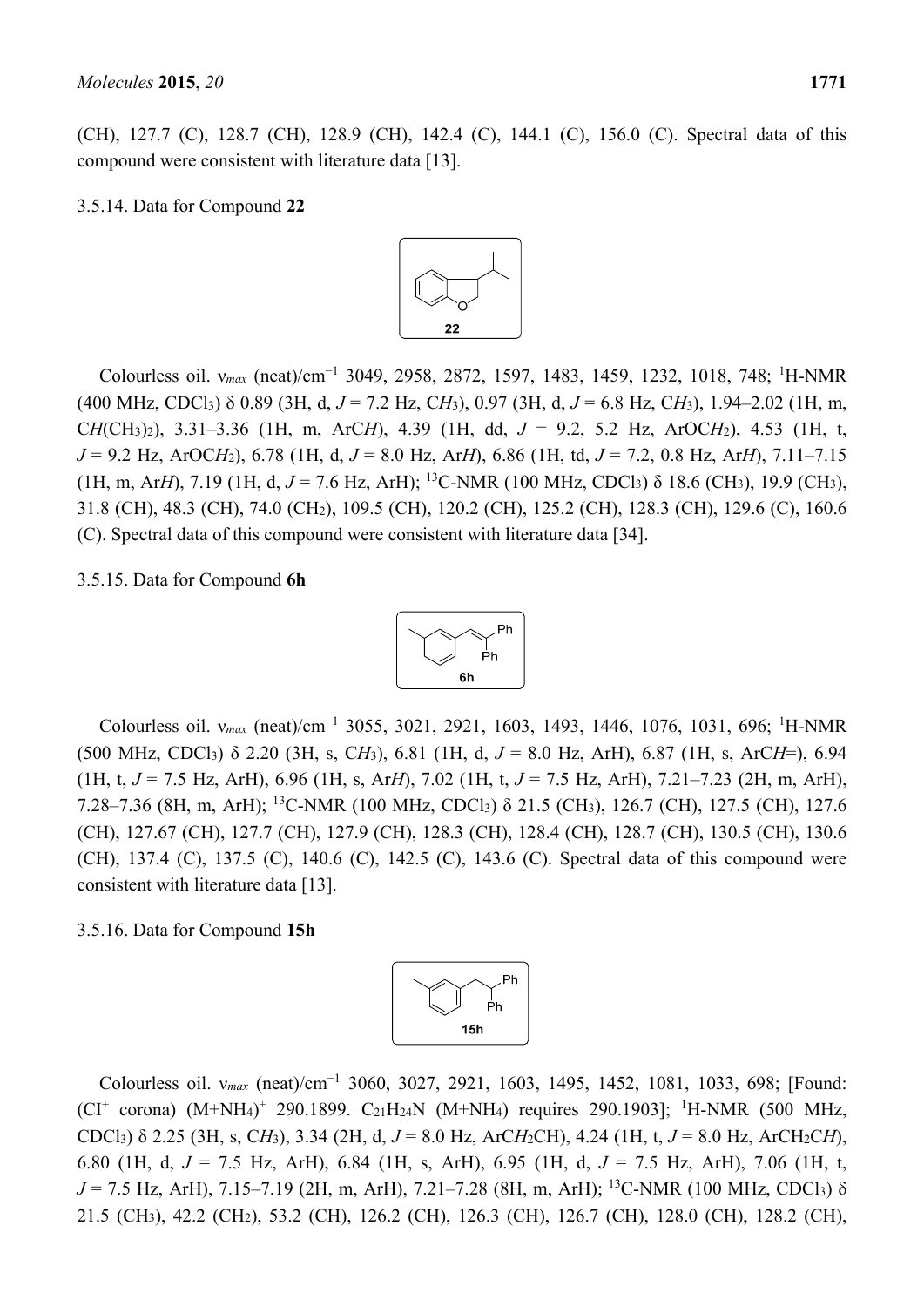128.4 (CH), 130.1 (CH), 137.6 (C), 140.3 (C), 144.7 (2 × C);  $m/z$  (CI<sup>+</sup> corona) 290 [(M+NH<sub>4</sub>)<sup>+</sup>, 100%], 271 [(M−H)+, 28%], 195 (33), 167 (70), 111 (12).

# **4. Conclusions**

Coupling of iodoarenes to diphenylethenes and to styrenes can be triggered by *N,N'*-dialkyl diketopiperazines in the presence of KO*t*Bu. The reaction products can be largely determined by the number of equivalents of KO*t*Bu and of the *N,N'*-dialkyl diketopiperazine. Increasing the amount of butoxide drives the products towards stilbene-type products, whereas increasing the number of equivalents of the *N,N'*-dialkyl diketopiperazine while decreasing the number of equivalents of KO*t*Bu diverts the reaction towards dihydrostilbenes.

# **Supplementary Materials**

Supplementary materials can be accessed at: http://www.mdpi.com/1420-3049/20/02/1755/s1.

## **Acknowledgments**

We thank EPSRC (grant number EP/K033077/1) and University of Strathclyde for funding. High resolution mass spectra were obtained at the EPSRC National Mass Spectrometry Centre, Swansea.

## **Author Contributions**

The experimental work was principally carried out by E.D.; the diketopiperazine **29** was prepared by S.Z. The paper was written by J.A.M. and E.D.

# **Conflicts of Interest**

The authors declare no conflict of interest.

# **References**

- 1. Guastavino, J.F.; Buden, M.E.; Rossi, R.A. Room-temperature and transition-metal-free Mizoroki-Heck-type Reaction. Synthesis of *E*-stilbenes by photoinduced C-H functionalization. *J. Org. Chem.* **2014**, *79*, 9104–9111.
- 2. Beletskaya, I.P.; Cheprakov, A.V. The Heck reaction as a sharpening stone of palladium catalysis. *Chem. Rev*. **2000**, *100*, 3009–3066.
- 3. Braese, S.; de Meijere, A. *Metal-Catalyzed Cross-Coupling Reactions*, 2nd ed.; de Meijere, A., Diederich, F., Eds.; Wiley-VCH: Weinheim, Germany, 2004; pp. 217–315.
- 4. Larhed, M.; Hallberg, A. *Handbook of OrganopalladiumChemistry for Organic Synthesis*; Negishi, E., de Meijere, A., Eds.; Wiley-Interscience: New York, NY, USA, 2002; Volume 1, Chapter IV.2, pp. 1133–1178.
- 5. Ackermann, L.; Born, R. *Mizoroki-Heck Reaction*; Oestreich, M., Ed.; Wiley: Chichester, UK, 2009; pp. 383–403.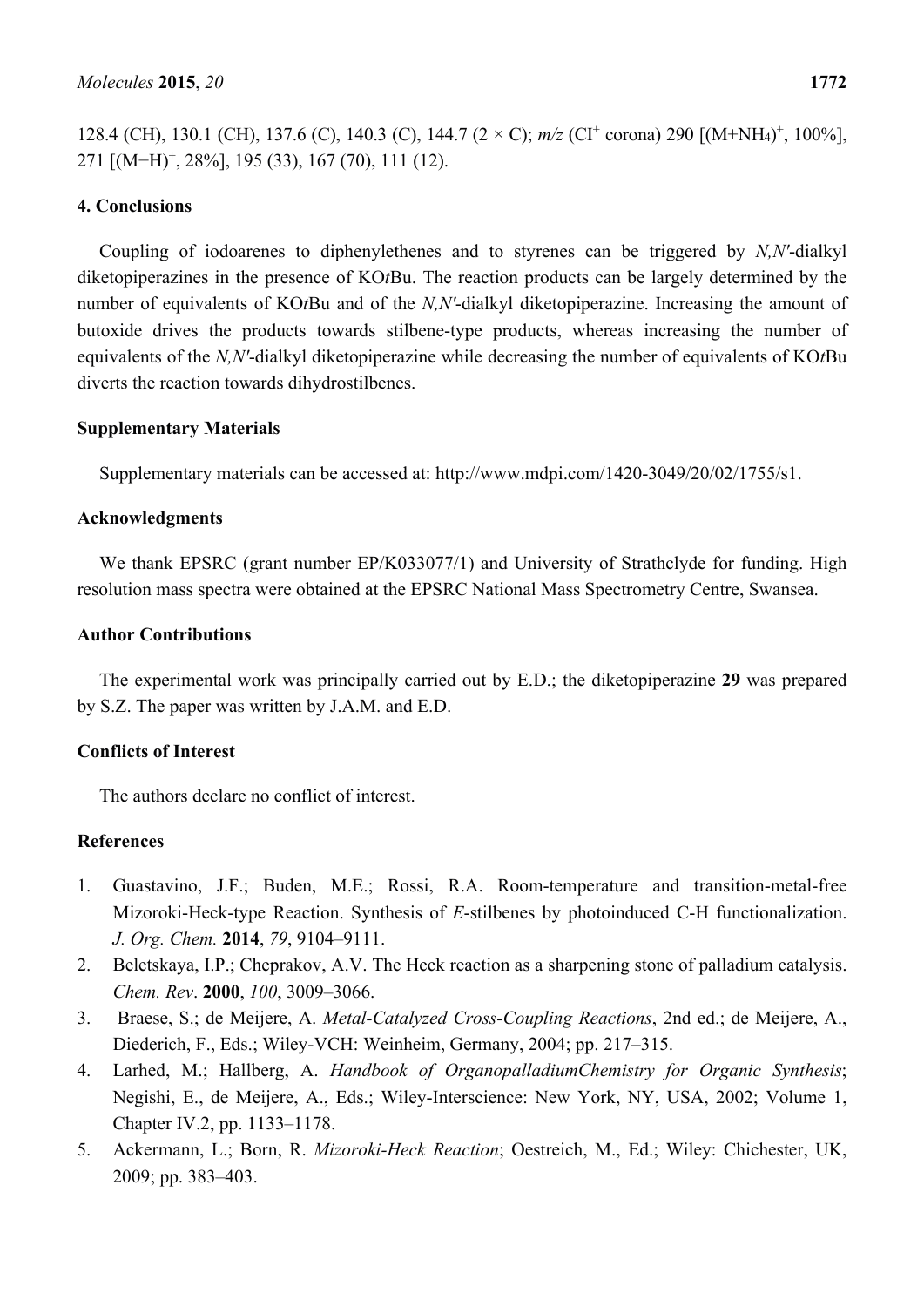- 6. Shirakawa, E.; Zhang, X.; Hayashi, T. Mizoroki-heck-type reaction mediated by potassium *tert*-butoxide. *Angew. Chem. Int. Ed*. **2011**, *50*, 4671–4674.
- 7. Yanagisawa, S.; Ueda, K.; Taniguchi, T.; Itami, K. Potassium *t*-butoxide alone can promote the biaryl coupling of electron-deficient nitrogen heterocycles and haloarenes. *Org. Lett.* **2008**, *10*, 4673–4676.
- 8. Sun, C.-L.; Li, H.; Yu, D.-G.; Yu, M.; Zhou, X.; Lu, X.-Y.; Huang, K.; Zheng, S.-F.; Li, B.-J.; Shi, Z.-J. An efficient organocatalytic method for constructing biaryls through aromatic C-H activation. *Nat. Chem*. **2010**, *2*, 1044–1049.
- 9. Liu, W.; Cao, H.; Zhang, H.; Zhang, H.; Chung, K.H.; He, C.; Wang, H.; Kwong, F.Y.; Lei, A. Organocatalysis in cross-coupling: DMEDA-catalyzed direct C-H arylation of unactivated benzene. *J. Am. Chem. Soc*. **2010**, *132*, 16737–16740.
- 10. Shirakawa, E.; Itoh, K.-I.; Higashino, T.; Hayashi, T. *tert*-Butoxide-mediated arylation of benzene with aryl halides in the presence of a catalytic 1,10-phenanthroline derivative. *J. Am. Chem. Soc*. **2010**, *132*, 15537–15539.
- 11. Studer, A.; Curran, D.P. Organocatalysis and C-H activation meet radical- and electron-transfer reactions. *Angew. Chem. Int. Ed*. **2011**, *50*, 5018–5022.
- 12. Shirakawa, E.; Hayashi, T. Transition-metal-free coupling reactions of aryl halides. *Chem. Lett*. **2012**, *41*, 130–134.
- 13. Sun, C.-L.; Gu, Y.-F.; Wang, B.; Shi, J.-S. Direct arylation of alkenes with aryl iodides/bromides through an organocatalytic radical process. *Chem. Eur. J.* **2011**, *17*, 10844*–*10847.
- 14. Rueping, M.; Leiendecker, M.; Das, A.; Poisson, T.; Bui, L. Potassium *tert*-butoxide mediated Heck-type cyclization/isomerization-benzofurans from organocatalytic radical cross-coupling reactions. *Chem. Commun*. **2011**, *47*, 10629*–*10631.
- 15. Zhou, S.; Anderson, G.M.; Mondal, B.; Doni, E.; Ironmonger, V.; Kranz, M.; Tuttle, T.; Murphy, J.A. Organic super-electron-donors: Initiators in transition metal-free haloarene-arene coupling. *Chem. Sci*. **2014**, *5*, 476–482.
- 16. Cuthbertson, J.; Gray, V.J.; Wilden, J.D. Observations on transition metal free biaryl coupling: Potassium *tert*-butoxide alone promotes the reaction without diamine or phenanthroline catalysts *Chem. Commun*. **2014**, *50*, 2575–2578.
- 17. Yi, H.; Jutand, A.; Lei, A. Evidence for the interaction between *<sup>t</sup>* BuOK and 1,10-phenanthroline to form the 1,10-phenanthroline radical anion: a key step for the activation of aryl bromides by electron transfer. *Chem. Commun*. **2015**, *51*, 545–548.
- 18. Xu, Z.; Gao, L.; Wang, L.; Gong, M.; Wang, W.; Yuan, R. Visible light photoredox catalyzed biaryl synthesis using nitrogen heterocycles as promoter. *ACS Catal.* **2015**, *5*, 45–50.
- 19. Zhou, S.; Doni, E.; Anderson, G.M.; Kane, R.G.; MacDougall, S.W.; Ironmonger, V.; Tuttle, T.; Murphy, J.A. Identifying the roles of amino acids, alcohols and 1,2-diamines as mediators in coupling of haloarenes to arenes. *J. Am. Chem. Soc.* **2014**, *136*, 17818–17826.
- 20. Tanimoro, K.; Ueno, M.; Takeda, K.; Kirihata, M.; Tanimori, S. Proline catalyzes direct C-H arylations of unactivated arenes. *J. Org. Chem*. **2012**, *77*, 7844–7849.
- 21. Liu, W.; Tian, F.; Wang, X.; Yu, H.; Bi, Y. Simple alcohols promoted direct C-H arylation of unactivated arenes with aryl halides. *Chem. Commun*. **2013**, *49*, 2983–2985.